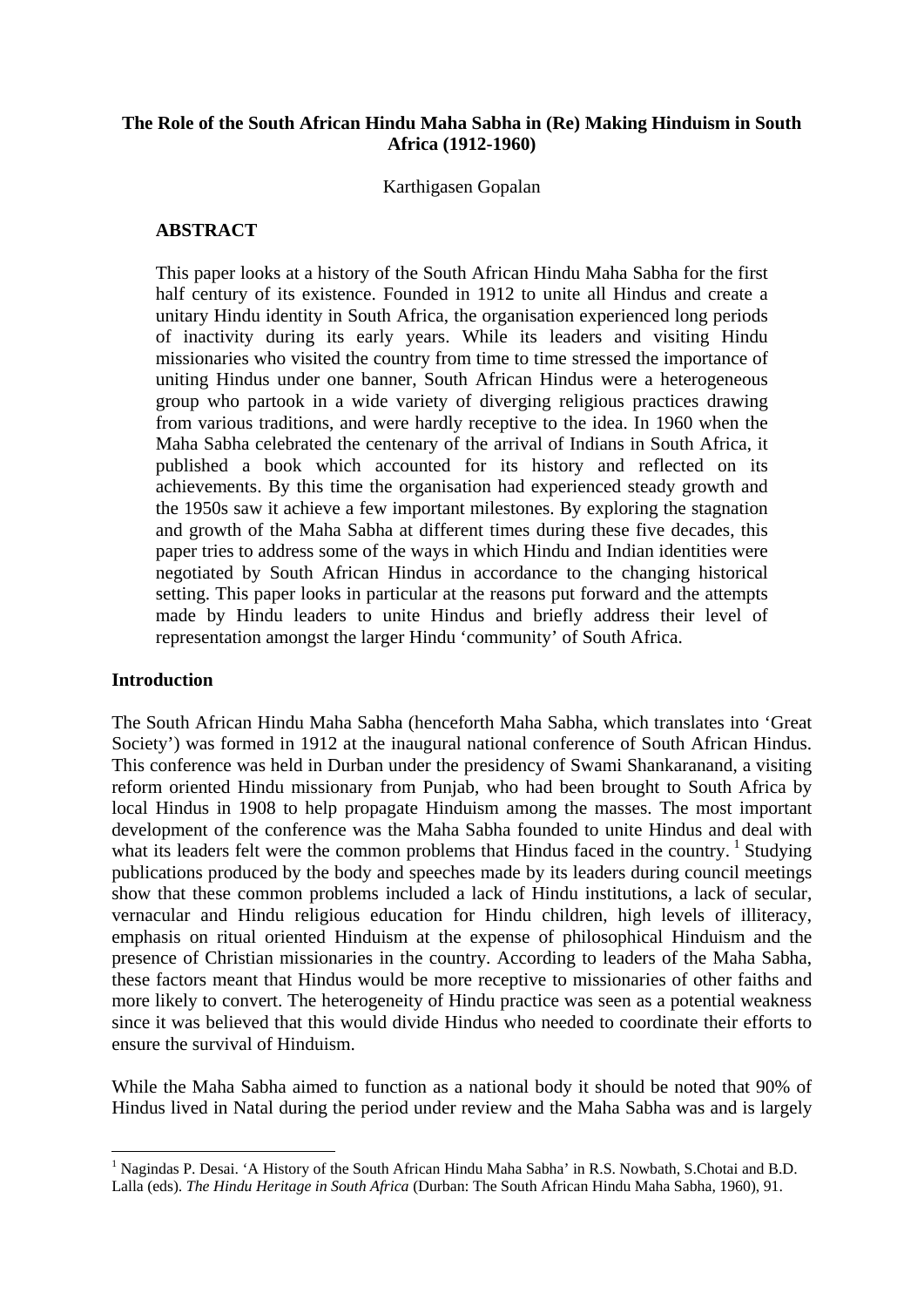a Durban based organisation. The Maha Sabha still exists today, and celebrates its centenary this year. However this paper ends in 1960 for a few reasons. Firstly there are no existing academic studies that have focused on the early history of the Maha Sabha or the drive to unite Hindus. To focus on the Maha Sabha's entire history would be beyond the scope of this paper due to the broad chances that have taken place during the last century with different consequences for Indian and Hindu identity. While 1960 seems as an arbitrary year it was an important turning point since it marked the centenary of the arrival of Indians in the country and the Maha Sabha climaxed in size at this time. The following year saw Indians being granted South African citizenship for the first time. Also important is that the 1960s saw the implementation of forced removals as part of the National Party's Group Areas Act which resulted in thousands of Indians across Durban being removed from their homes and resettled. This would affect the Maha Sabha due to the fact Hindu leaders were also political leaders and the implementation of the Group Areas Act was to mark a new chapter in the history of Indians in South Africa. The forced removals also saw the destruction of temples, Hindu institutions and the extended family system all impacting on the religious practices of South Africa Hindus. Given the absence of texts which focus exclusively on the Maha Sabha or institutional Hinduism up to this point, this study examines the Maha Sabha and charts its development up to the year 1960.

#### **Review of literature**

Apart from ephemeral pamphlets and brochures highlighting the role of particular Hindu organisations and individuals, and a few studies that focus mainly on Hindu beliefs, customs, and practices, there is a dearth of studies that critically examine the history of Hinduism in South Africa.<sup>[2](#page-1-0)</sup> *Hindu Heritage* published in 1960 by the Maha Sabha records the history of some Hindu bodies and a few personalities.<sup>[3](#page-1-1)</sup> While this text contains valuable information, it is not a critical study but of a celebratory nature which serves a different purpose to scholarly texts. Two important scholarly studies, Alleyn Diesel and Patrick Maxwell's *Hinduism in Natal*, and Pratap Kumar's *Hindus in South Africa*, contain some historical background but are largely ethnographic and provide descriptive accounts of religious practices, festivals, and beliefs. C.G. Henning<sup>[4](#page-1-2)</sup>, Hilda Kuper<sup>[5](#page-1-3)</sup>, Fatima Meer,<sup>[6](#page-1-4)</sup> and Paul Mikula et al<sup>[7](#page-1-5)</sup> also touch upon different aspects of the Hindu experience in South Africa but are also ethnographic and descriptive without tracing the historical development of Hinduism. Surendra Bhana and Kusum K. Bhoola have focused on the history of the Kathiawad Hindu Seva Samaj which was one of several parochial Hindu bodies affiliated to the Maha Sabha, but that study is concerned only with one small group of Hindus. [8](#page-1-6) Thillayvel Naidoo's *Arya Samaj Movement in South Africa* provides a valuable outline and contribution of the Arya Samaj movement, which was the version of Hinduism favoured by most Hindu leaders in the country including the Maha Sabha. However, it is not a critical study in the sense of locating the Arya Samaj

<span id="page-1-0"></span><sup>2</sup> Nardev Vedalankar. *Religious Awakening in South Africa: History of the Arya Samaj Movement in South Africa* (Natal: Arya Pratinidhi Sabha).

<span id="page-1-1"></span><sup>3</sup> Nowbath et al (eds). *Hindu Heritage.*

<span id="page-1-2"></span><sup>4</sup> C.G. Henning. *The Indentured Indian in Natal 1860-1917* (New Delhi: Vikas Publishing House, 1993).

<span id="page-1-3"></span><sup>5</sup> Hilda Kuper. *Indian People in Natal* (Pietermaritzburg, Natal University Press, 1960).

<span id="page-1-4"></span><sup>6</sup> Fatima Meer. *Portrait of Indian South Africans* (Durban: Avon House, 1969).

<span id="page-1-5"></span><sup>7</sup> Paul Mikula, Brian Kearney and Rodney Harber.*Traditional Hindu Temples in South Africa* (Durban: Hindu Temple Publications, 1982).<br><sup>8</sup> Surendra Bhana and Kusum K. Bhoola. 'The dynamics of preserving cultural heritage: the case of Durban's

<span id="page-1-6"></span>Kathiawad Hindu Seva Samaj, 1943–1960 and beyond' in *South Asian Diaspora Special Issue: Religion and the South Asian Diaspora,* 3: 1 (2011).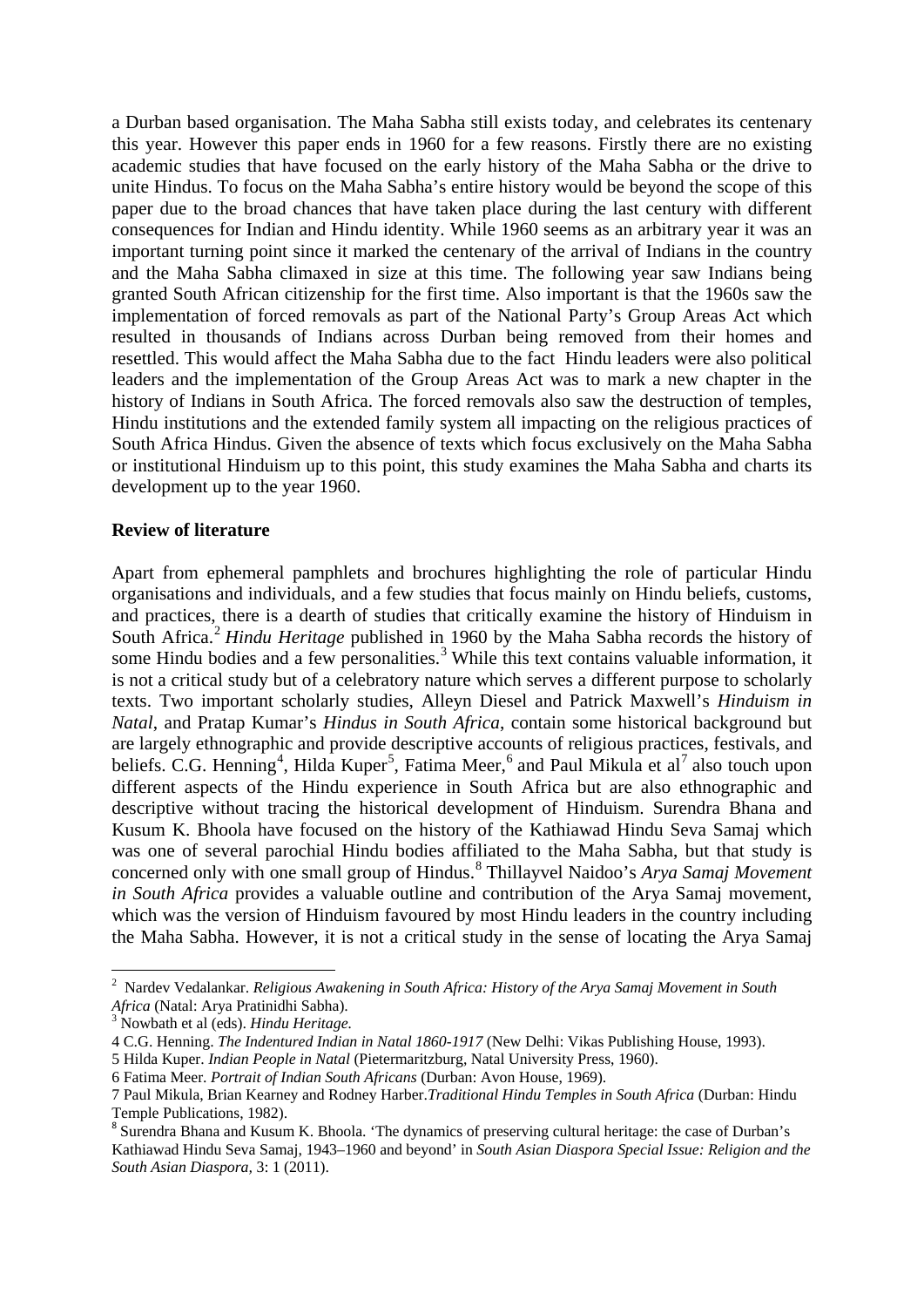movement within the broader Hindu community and examining the contestation between these groupings.<sup>[9](#page-2-0)</sup>

Goolam Vahed's study of the Arya Samaj missionary Swami Shankaranand, under whose presidency the Maha Sabha was formed, shows that the swami was concerned with purifying Hinduism and abandoning aspects regarded by the Arya Samaj as 'degenerate'.<sup>[10](#page-2-1)</sup> Maureen Swan's *Gandhi: The South African experience* and Surendra Bhana and Vahed's *The making of a Social Reformer: Gandhi in South Africa, 1893-1914* also depict the way in which the swami created tension among and between Hindus and Muslims. However these studies do not go beyond the indentured period nor are they concerned with the development of institutional Hinduism. Questions about the types of tensions that were exposed by the swami have consequently not been examined after his departure. Unlike the extensive literature on Hinduism in other places where Hindus settled in large numbers, there is a paucity of material on Hindu organisations in South Africa and whether or not they were actually representative of Hindus in general.

In *A politics of Virtue*, John Kelly explores how anti-colonial resistance by Indians in Fiji was threatened by internal tensions between proponents of the reform oriented Arya Samaj and those of the orthodox Sanathan Dharma. Kelly's concern was why attempts to foster a unified political resistance became fractured by religious disputes among Hindus.<sup>[11](#page-2-2)</sup> Studies of other Hindu communities in Trinidad<sup>[12](#page-2-3)</sup> and Mauritius<sup>[13](#page-2-4)</sup> have also explored these divisions. An important and currently unexplored question is whether religious tensions among Hindus, as was the case in Fiji, Trinidad, and Mauritius, surfaced in South Africa and, if not, why not?

Another important question under investigation is why successive leaders of the Maha Sabha saw it as vital to promote a broad 'Hindu identity', one that encompassed various strands of Hinduism, and the debates that this generated with those Hindus who were concerned at the exclusion of Muslims and Christians, as well as those who did not want to conform to a particular kind of Hinduism promoted by the Maha Sabha. The early indentured labourers lacked a 'common' Hindu identity as they arrived from various parts of India, bringing with them a myriad of traditions, languages, castes, and beliefs. International Hindu missionaries who arrived from the turn of the twentieth century worked with local Hindu leaders in an attempt to provide a common ground around which the heterogeneous groups of Hindus could coalesce. In addition to these sectional differences among Hindus, there was also an attempt to promote an 'Indian' identity by various political leaders, whether Hindu, Parsi, Christian, or Muslim.

Examining the origins, motives, successes and failures of the Maha Sabha, an organisation that attempted to function as the umbrella body of all Hindus in South Africa, provides an important entry point into the multiple identities within a group termed officially as 'Indian'

<span id="page-2-0"></span><sup>9</sup> Alleyn Diesel and Patrick Maxwell.*Hinduism in Natal: A Brief Guide* (Pietermaritzburg: University of Natal Press*,* 1993) and Pratap P. Kumar's *Hindus in South Africa: Their traditions and Beliefs* (Durban: University of

<span id="page-2-1"></span><sup>&</sup>lt;sup>10</sup> Goolam Vahed. 'Swami Shankeranand and the Consolidation of Hinduism in Natal, 1908-1914' in *Journal* for the Study of Religion; 10:2, 1997.<br><sup>11</sup> John, D. Kelly. *A Politics of Virtue* (Chicago: University of Chicago Press, 1991).<br><sup>12</sup> Steven Vertovec. *Hindu Trinidad: Religion, Ethnicity and Socio-Economic Change* (London

<span id="page-2-3"></span><span id="page-2-2"></span>Education LTD, 1992).

<span id="page-2-4"></span><sup>&</sup>lt;sup>13</sup>Suchita Ramdin. 'Folk Religion of the Hindu Immigrant-a case study' 109-137 and Pahlad Ramsurran. 'The Mauritius AryaSamaj', 95-108 in U. Bissoondoyal. (ed). *Indians overseas: The Mauritian Experience* (Moka, Mauritius: The Mahatma Gandhi Institute, 1984).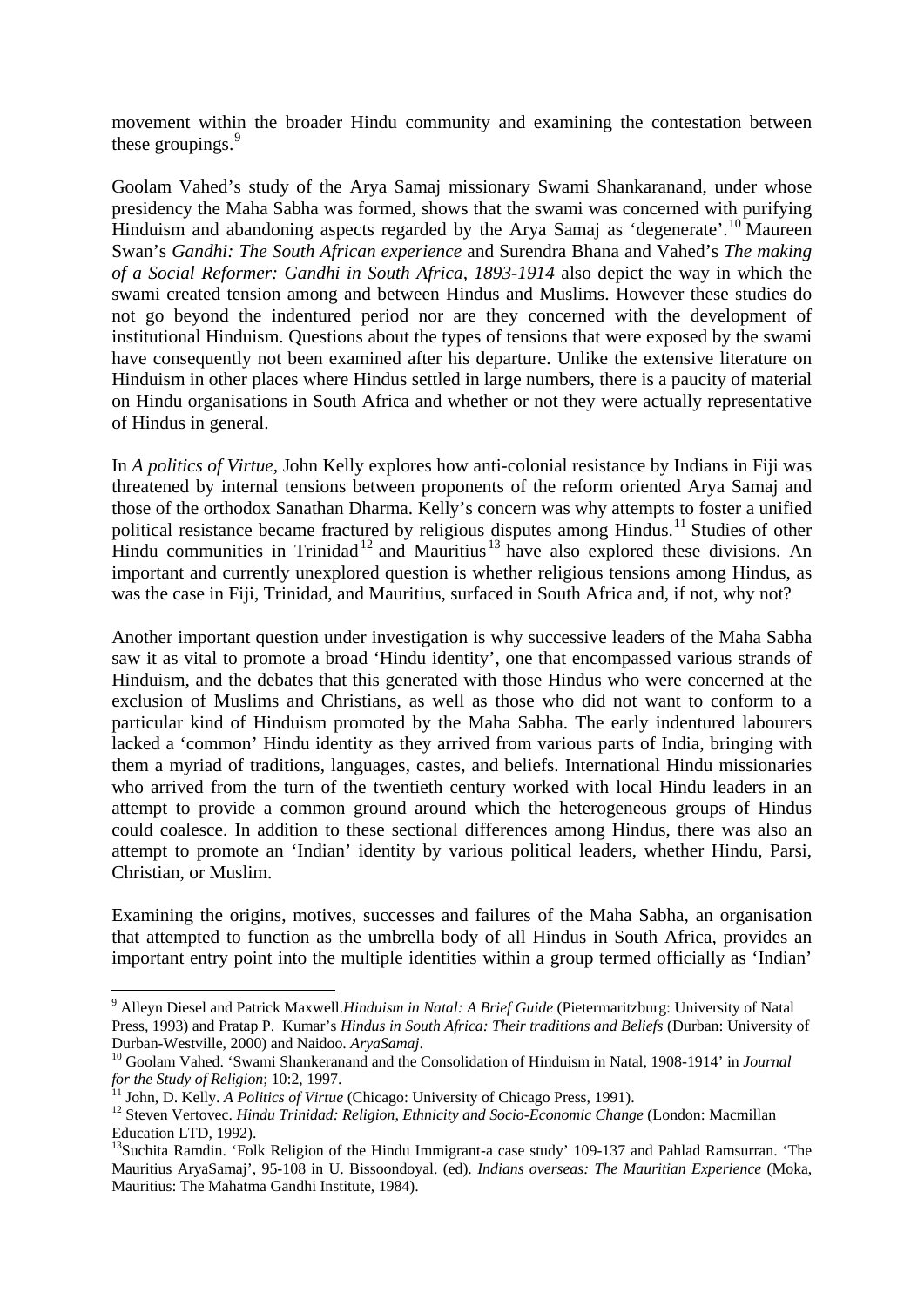or 'Asian' and seen by others as homogenous. In reality a multiplicity of identities makes up what one might call Indian. By focusing on aspects of the Indian experience other than the political or economic, which have been widely studied, this study contributes to a fuller study of the South African Indian experience.<sup>[14](#page-3-0)</sup>

## **Defining Hinduism**

Some scholars argue that the term Hinduism is a British colonial construct to categorise the wide variety of religious practices that they encountered.<sup>[15](#page-3-1)</sup> While other scholars<sup>[16](#page-3-2)</sup> challenge this view, even the fiercest critics admit that the complex set of encounters that took place between the British Christians and Indian Hindus during a period lasting little more than a century was decisive in the way that we have come to understand Hinduism in the contemporary period. [17](#page-3-3) While careful not to take a particular stance in this debate, and acknowledging the existence of religious identity on the sub-continent long before the arrival of the British, what she calls 'fragmented identities', Sharada Sugirtharajah nevertheless argues that 'the notion of a monolithic Hinduism emerged in the colonial era'.<sup>[18](#page-3-4)</sup> The fact that Hinduism is not based on the teachings of a particular prophet, text or set of texts but on a variety of texts, beliefs and traditions that evolved over many centuries in a diverse and multilingual region, highlights the difficulty of defining the term, and has led to multiple ways of interpreting Hinduism.

South African Hindus reflect this diversity. Broadly speaking, they can be divided into four linguistic groups viz. Gujarati, Hindi, Tamil and Telugu, which can be further divided along other communal lines. For example, Gujaratis can be divided into Kathiawadis and Suratis, depending on their region of origin. And there are caste and class divisions as well. Apart from these divisions, there is a further important division between so called 'reformers' and 'orthodox' Hindus. The situation is complex and the Maha Sabha found itself in the precarious position of trying to unite this variety of Hinduisms under an umbrella South African Hindu identity. The fact that South Africa has slightly more (two thirds) migrants from South India (Tamil and Telugu speakers) than from North India (Hindi and Gujarati speakers) is also important as the differences between these two groups in India are significant and migrants brought traditions to Natal which were noticeably different.<sup>[19](#page-3-5)</sup> North Indians are believed to be descendents of the Aryans and South Indians of Dravidians.<sup>[20](#page-3-6)</sup> These groups see themselves as different on a number of levels. Kuppusami argues that differences are largely the result of physical features such as the Narmada and Tapti Rivers, the Vindhyas and Saptura Hills and dense forests called the Mahakarta, all of which have

<span id="page-3-0"></span><sup>&</sup>lt;sup>14</sup> See Uma Dhupelia-Mesthrie. 'The Place of India in South African History: Academic Scholarship, Past, Present and Future' in *South African Historical Journal,* 57:1 (2007).

<span id="page-3-1"></span><sup>&</sup>lt;sup>15</sup> This is the view held by Dal Vasudha Dalmia and Heinrich Von Stietencron (eds). *Representing Hinduism.The constructions of Religious Traditions and National Identity* (New Delhi: Sage Publications India Pvt Ltd, 1995); Robert Frykenberg. 'The Emergence of Modern 'Hinduism' as a Concept and as an Institution: A Reappraisal with Special Reference to South India' in G.D. Sontheimer and H. Kulke (eds) *Hinduism Reconsidered* (New Delhi: Manohar, 1997); and Pankaj Mishra. *Temptations of the West: How to be Modern in* 

<span id="page-3-2"></span>*India, Pakistan and Beyond* (London: Picador, 2006).<br><sup>16</sup> See David N. Lorenzen. 'Who Invented Hinduism?' in *Comparative Studies in Society and History*, 41:4 (1999) and Brian K. Pennington. *Was Hinduism Invented?: Britons, Indians, and the Colonial Construction of Religion* (New York: Oxford University Press, 2005).<br><sup>17</sup>Pennington. *Was Hinduism invented*, 6. *18*Sharada Sugirtharajah. *Imagining Hinduism: A Postcolonial Perspective* (London: Routledge, 2003), xi.

<span id="page-3-3"></span>

<span id="page-3-5"></span><span id="page-3-4"></span><sup>&</sup>lt;sup>19</sup> See Surendra Bhana. *Indentured Indian Emigrants to Natal, 1860-1902: A Study Based on Ships' Lists.*(New Delhi: Promilla & Co. 1991).

<span id="page-3-6"></span><sup>&</sup>lt;sup>20</sup> See Hillary Rodrigues. *Introducing Hinduism* (New York: Routledge, 2006), 8-16.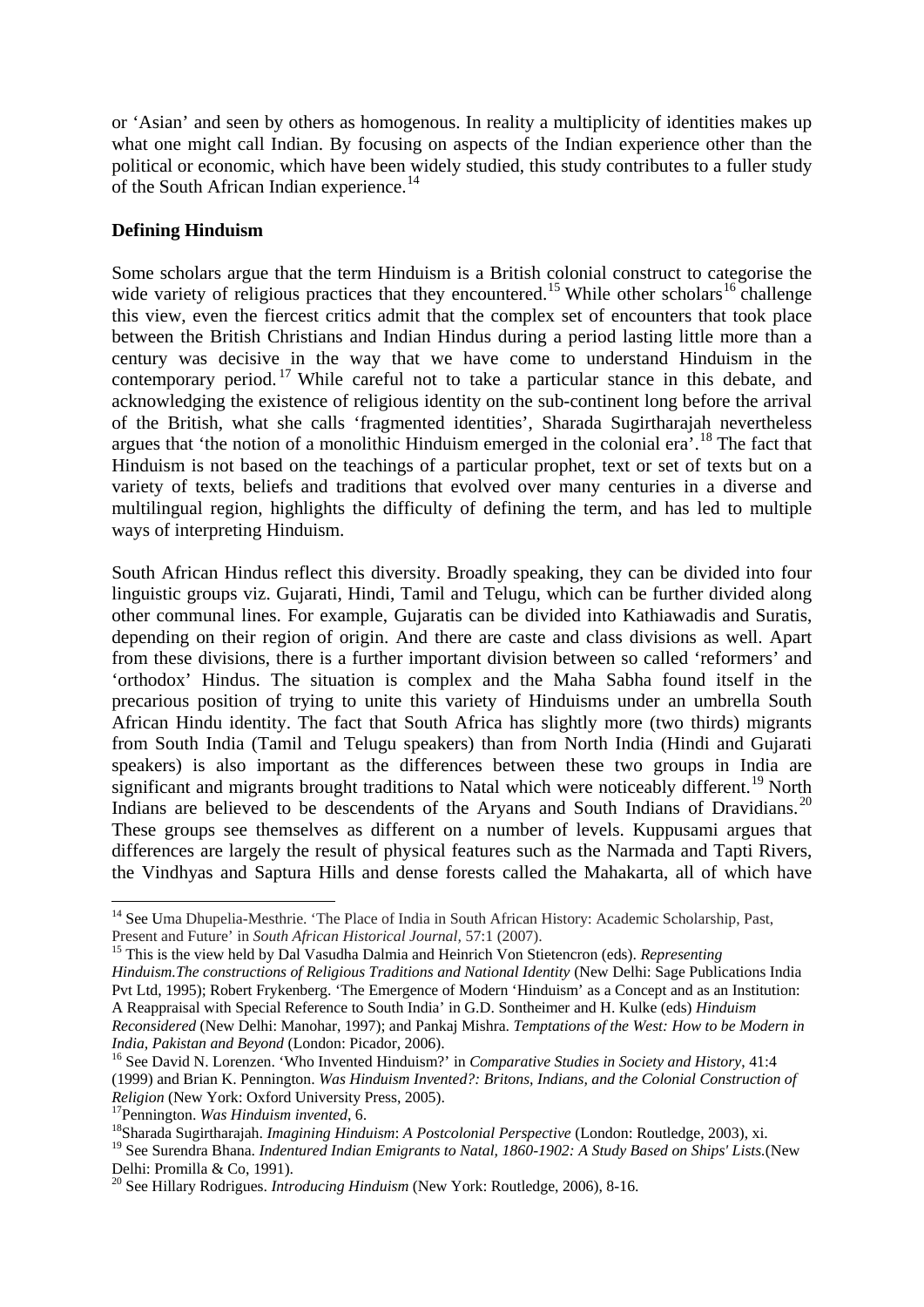acted as a barrier separating North India from South India and inhibiting movement between these two regions in past centuries. [21](#page-4-0) Traditions evolved separately to a large extent and today many texts that are seen as synonymous with Hinduism, such as the *Mahabharata, Bhagavad Gita*, *Ramayana* and the four Vedas are regarded as North Indian by many South Indians who have their own set of religious texts, which includes the *Gnana Bodham, Thirukural*, *Thevaram* and *Thiruvaimoli*. [22](#page-4-1)

Travelling missionaries belonging to the Arya Samaj missionary movement founded in Bombay in 1875 by the Maharishi Dayananda Saraswati (1824-1883) to refine Hindu practices, had pivotal influence on South African Hindu leaders.<sup>[23](#page-4-2)</sup> Even a cursory glance at the Maha Sabha's history indicates strong tendencies toward this particular approach to Hinduism in spite of the organisation's attempts to represent all South African Hindus. The Maha Sabha faced the dilemma of trying to unite Hindus while many of its leaders subscribed to the ideals of a movement that aimed to eradicate practices regarded by many Hindus in South Africa as fundamental to their religious heritage.<sup>[24](#page-4-3)</sup> Swami Dayananda was concerned over what he regarded as inherent weaknesses in Hindu practice, such as the hereditary caste system, idolatry, animal sacrifices, polytheism, child marriage, ancestor worship, unequal gender relations, and the belief that humans could be incarnations of gods. He argued that Hinduism should be based exclusively on the religious texts known as the four Vedas and sought to eradicate all of the above mentioned practices which, he maintained, had crept into Hinduism through the ages and had distorted its true essence.<sup>[25](#page-4-4)</sup> Swami Dayananda was a source of inspiration and an exemplar for many South African Hindus, including members of the Maha Sabha, as well as the international Hindu missionaries who visited periodically. However, there were many Hindu individuals and organisations, both in India and abroad, who challenged his definition of Hinduism. Regardless of this opposition and the fact that Arya Samaj practices were contrary to the popular religious practices in South Africa, the ideas of the Arya Samaj movement were influential on Hindu organisations and leaders during the period of the study.

#### **Indentured Hindu migrants and the formation of the Maha Sabha**

Of the approximately 152,184 indentured Indian migrants who had been brought to Natal between 1960 and 1911, around 80 per cent were Hindu.<sup>[26](#page-4-5)</sup> Migrants came from two ports, Madras (South Indian) and Calcutta (North Indian). Apart from the broad differences in religious practices between North and South Indians, these ports covered vast and diverse

<span id="page-4-0"></span><sup>&</sup>lt;sup>21</sup> C. Kuppusami. *Tamil Culture in South Africa* (Durban: Rapid Graphic, 1993), 10.<br><sup>22</sup> Kuppusami. *Tamil Culture*, 10.

<span id="page-4-2"></span><span id="page-4-1"></span><sup>&</sup>lt;sup>23</sup> For a biography on the swami see Bawa C. Singh. *Life and Teachings of Swami Dayananda* (New Delhi: Jan Gyan Prakashan, 1871).

<span id="page-4-3"></span><sup>&</sup>lt;sup>24</sup> It is interesting that certain practices performed in the country, including the *Kavady* and fire walking ceremonies, continue to exist in spite of various attempts by reformers, both local community leaders as well as international missionaries, to eradicate them. While individual Maha Sabha members may have been members of other institutions that sought to eradicate these practices, in Maha Sabha produced literature they tended to accept or at least tolerate them. See copies of the Maha Sabha journal the *Hindu* (1946-present) for articles that show Maha Sabha members throughout its existence describe these practices but aim to provide a philosophical justification.

<span id="page-4-4"></span><sup>25</sup>Thillayvel Naidoo. *The Arya Samaj Movement in South Africa* (Delhi: Motilal Banarsidass Publishers, 1992),

<span id="page-4-5"></span><sup>15-24. 26</sup> For a fuller discussion of indentured labour in Natal, see S. Bhana (ed). *Essays on Indentured Indians in Natal*  (Leeds: Peepal Tree Press, 1990); Henning. *The Indentured*; and Ashwin Desai and Goolam Vahed. *Inside Indian Indenture*. *A South African Story, 1860-1914* (Cape Town: HSRC Press, 2010).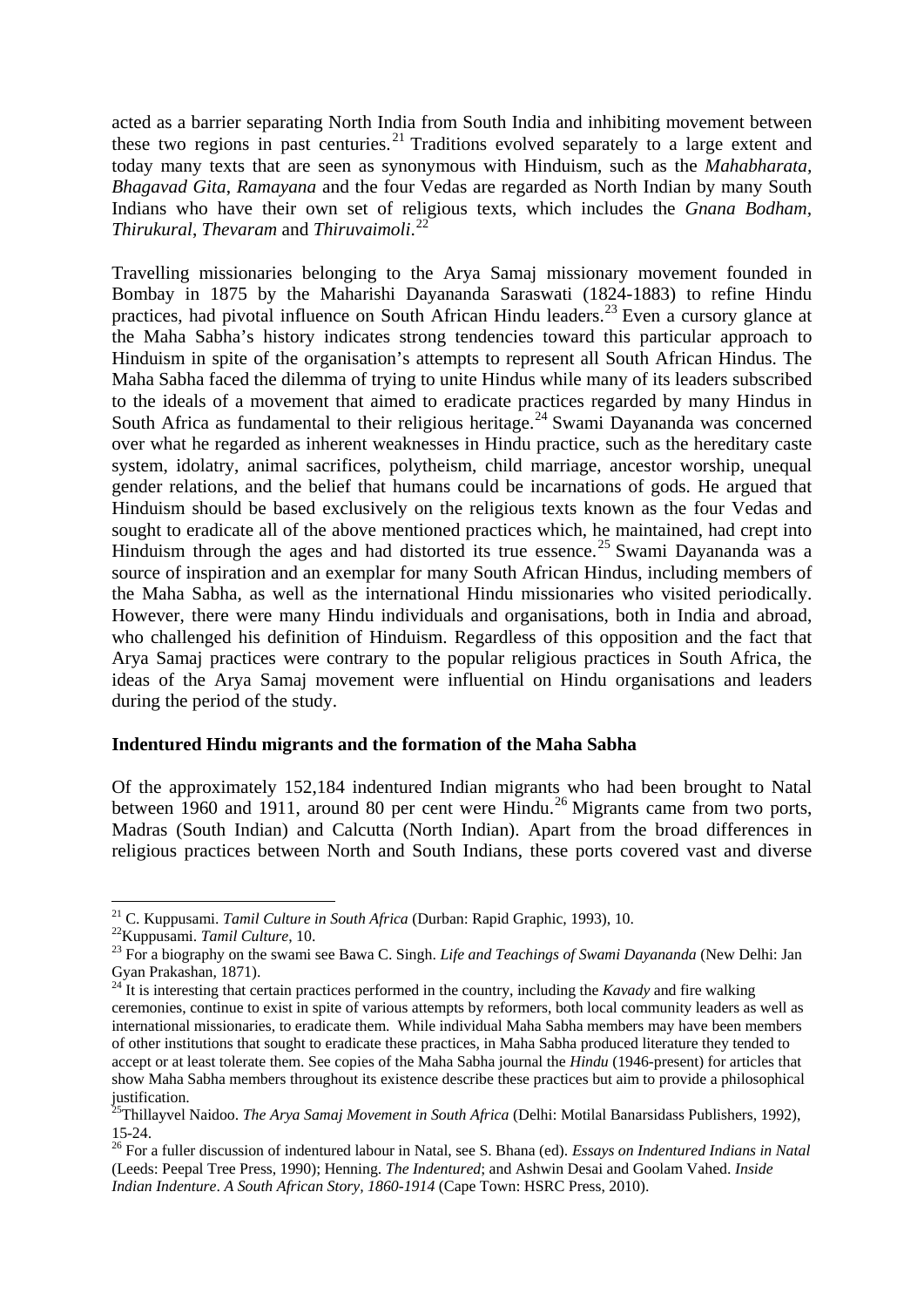presidencies and Natal's Indians came from numerous villages throughout these regions.<sup>[27](#page-5-0)</sup> The Madras presidency, for example, covered 141 704 square miles which in 1901 contained a population of approximately 38 million and was divided into 22 districts with 55 000 villages.[28](#page-5-1) Migrants disembarking from the port of Calcutta came mainly from the Bihar and the United Provinces of Agra and Oudh, which in 1901 contained approximate populations of 24 and half million and 48 million respectively.<sup>[29](#page-5-2)</sup> Bihar was divided into Patna which contained 35 towns and 34 169 villages and Bhagalpur which contained 15 towns and 21 656 villages.<sup>[30](#page-5-3)</sup> The United Provinces covered a territory of 107 164 square miles and contained nine divisions in 1901, each containing a population of between five and six million.<sup>[31](#page-5-4)</sup> Needless to say Natal's Indians came from various locations throughout large and heterogeneous regions<sup>[32](#page-5-5)</sup> bringing with them a variety of different traditions, beliefs, and cultural practices.<sup>[33](#page-5-6)</sup> Hinduism was diffuse, and largely a household religion with variations in practices and beliefs. Indians embraced a variety of practices and traditions in the rural villages that they lived in and there was no sense of an overarching Hindu identity.<sup>[34](#page-5-7)</sup>

While there is a paucity of information on the religious practices of indentured migrants in Natal during the formative period, we do know from the little evidence that exists that there was great diversity and an emphasis on ritual oriented Hinduism. [35](#page-5-8) Migrants sought to recreate their religious life in their new surroundings and practiced a form of populist Hinduism. They celebrated a vast array of different festivals and there was no central organisation or occasion that represented Hindus as a group.<sup>[36](#page-5-9)</sup> In fact the mostly widely celebrated religious festival amongst Hindus in Natal was Muharram, a Muslim occasion.<sup>[37](#page-5-10)</sup> By the beginning of the twentieth century, this state of affairs became an increasing concern to a small group of more reform minded Hindus with their own interpretation of Hinduism. This group consisted of ex-indentured workers who had acquired wealth and status, as well as a small group of free migrants who are referred to as 'passenger' migrants in the literature, comprising predominantly but not exclusively migrants from Gujarat who arrived of their own volition and at their own expense.<sup>[38](#page-5-11)</sup> However in spite of their wealth and status amongst

1

<span id="page-5-7"></span> $34$  Some scholars argue that the impetus to unite Hindus was politically motivated by the Hindu nationalist movements to form a homogenous 'Hindu identity' that did not exist previously. See Christophe Jaffrelot. *The Hindu Nationalist Movement in India* (New York: Columbia Press, 1996); Bruce D. Graham. *Hindu Nationalism and Indian Politics: The Origins and Development of the Bharatiya Jana Sangh* (Cambridge: Cambridge University Press, 1990) and Dal Vasudha Dalmia and Heinrich Von Stietencron. 'Introduction' in Dalmia and Von Stietencron (eds). Representing Hinduism.

Bhana, S. (ed). *Essays in Indentured Indians in Natal* (Leeds: Peepal Tree Press, 1990); Ashwin Desai and Goolam Vahed. *Inside Indian Indenture: A South African Story, 1860-1914* (Cape Town: HSRC Press, 2010)

<span id="page-5-0"></span><sup>27</sup> Bhana. *Indentured Indian*, 50.

<span id="page-5-1"></span><sup>28</sup> Bhana. *Indentured Indian*, 43-44.

<span id="page-5-4"></span><span id="page-5-3"></span><span id="page-5-2"></span><sup>&</sup>lt;sup>30</sup> Bhana. *Indentured Indian*, 48-49.<br><sup>31</sup> Bhana. *Indentured Indian*, 46.<br><sup>32</sup> For a discussion of the heterogeneity of the regions and the caste hierarchy that existed see Bhana. *Indentured* 

<span id="page-5-6"></span><span id="page-5-5"></span>*Indian*, 43-65.<br><sup>33</sup> See ships lists containing names and places of origin of each migrant which are available on the Gandhi<br>Luthuli Documentation Centre website http://scnc.ukzn.ac.za/.

<span id="page-5-8"></span><sup>&</sup>lt;sup>35</sup> See Surykanthi Chetty. "The Creation of south African Indian Identity in Relation to Hinduism" (BA Hons dissertation, University of KwaZula Natal, 1999); J.B. Brain. 'Religion, Missionaries and Indentured Indians' in

<span id="page-5-10"></span><span id="page-5-9"></span><sup>&</sup>lt;sup>36</sup> Bhana and Vahed. *The Making*, 55-57.<br><sup>37</sup> See Goolam Vahed. 'Constructions of Community and Identity among Indians in Colonial Natal, 1860-1910:<br>The Role of the Muharram Festival' in *Journal of African History*. 43

<span id="page-5-11"></span><sup>&</sup>lt;sup>38</sup> The term 'passenger Indian' has led to the stereotype of the wealthy Gujarati trader which fails to capture the entirety of this migrant stream. There was a small wealthy elite of Gujarati traders but this stereotype masks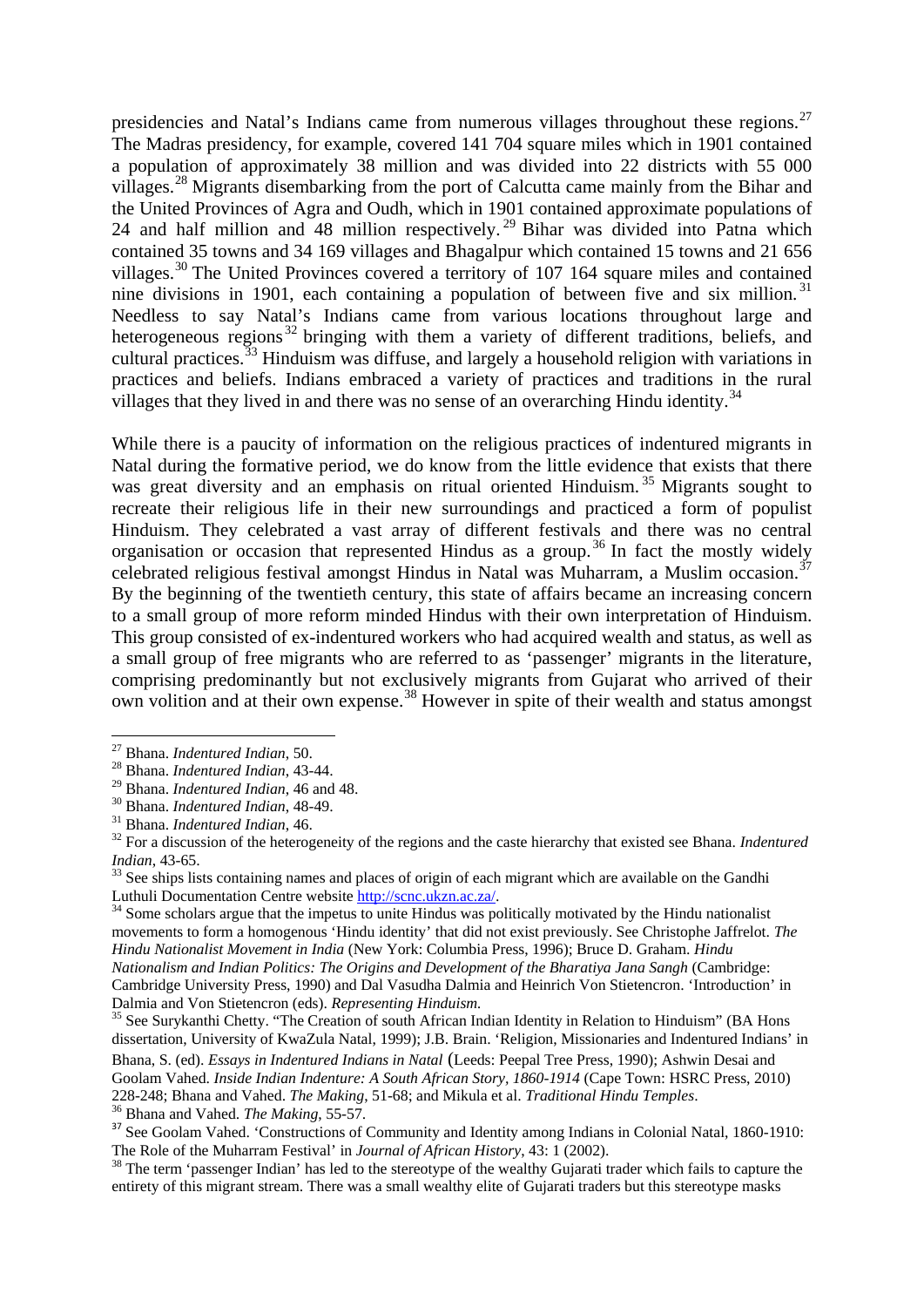Indians, Vahed explains that they were 'powerless to have a discursive impact on the mass of Indians' during the early decades.<sup>[39](#page-6-0)</sup> One of these individuals, M.C. Varman however decided that international Hindu missionaries would be more influential and he raised money to bring two Arya Samaj missionaries from India to lecture in Natal. The work of these two missionaries, Prof Parmanand who visited between August 1905 and March 1906 and Swami Shankaranand who made two visits first arriving in 1908 and finally departing in 1913, has been dealt with in some detail and it is not necessary to repeat here.<sup>[40](#page-6-1)</sup> However it is important to highlight the fact that they were instrumental in motivating local Hindus to establish reform oriented Hindu bodies wherever Hindus had settled and their stay in the country also exposed tensions between groups of Hindus as well as between Hindus and Christian and Muslim Indians as well. Swami Shankaranand was highly instrumental in getting Diwali recognised as the nation celebration of Hindus and at a meeting with local Hindus in April 1912 decided to hold a Hindu conference to establish a national body at the end of May 1912. According to a Maha Sabha council member writing in 1960, the Maha Sabha was established when Swami Shankaranand convinced local Hindus that 'that unless they coordinated their efforts, there was little hope for the survival of Hinduism which was threatened from all sides'.<sup>[41](#page-6-2)</sup>

One year later on 17 May 1913 Swami Shankaranand sailed for India. Two weeks later, on 31 May 1913, the Maha Sabha held its second national Hindu conference, which took place under the leadership of local Hindus, K.R. Naidoo, S.R. Pather and T.M. Naicker. However, nothing tangible transpired from this conference and although the Maha Sabha had been formed amidst much publicity and fanfare the previous year, it failed to build on this. The departure of the swami left a huge leadership vacuum among Hindus; the strike in late 1913 occupied the attention of many Indian leaders while the outbreak of the First World War from 1914 to 1918 resulted in many of the educated elite volunteering as stretcher-bearers in East Africa. The Maha Sabha consequently lapsed into a long period of inactivity.

While the Maha Sabha concerned with an overarching Hindu identity remained completely inactive during this time, parochial Hindu bodies continued to play an important role in the lives of many. Wherever Indians had settled voluntary bodies emerged to promote vernacular and religious endeavours amongst groups of Hindus in that locality.<sup>[42](#page-6-3)</sup> The lack however of a central body did concern a few Hindus, primarily those who led Arya Samaj bodies. One such individual was D.G. Satyadeva, president of the Arya Yuvuk Sabha (AYS) which was founded in 1912 to primarily to 'preserve and pursue, protect and propagate the essential purity of Vedic culture' and promote a Hinduism 'shorn of all its superficial and extraneous

important aspects of passenger migration. According to Uma Dhupelia-Mesthrie: 'The term passenger Indian imported into writings about the Cape from the Natal and Transvaal historiography requires redefinition. Its simplified definition leads to a divisive understanding of migration from the Indian subcontinent and contributes to the stereotype of the rich Gujarati. The term needs to embrace workers and in terms of regional origins to include not just those from west India and certainly not just Gujarat but also those from other parts of India….. [Many] Passenger Indians secured work in … in menial positions and some remained in these for more than just an initial phase'. Uma Dhupelia-Mesthrie. *'*The Passenger Indian as Worker: Indian Immigrants in Cape Town in the Early Twentieth Century' in *African Studies*, 68: 1( 2009), 129.

<span id="page-6-1"></span><span id="page-6-0"></span><sup>&</sup>lt;sup>40</sup> Maureen Swan. *Gandhi: A South African Experience* (Johannesburg: Ravan Press, 1985), 16-18, 200-103, 237; Vahed, 'Swami Shankeranand); Desai and Vahed. *Inside Indian Indenture*, 237-247 and Bhana and Vahed. *The Making*, 57-68.

<span id="page-6-2"></span><sup>41</sup> B.D. Lalla, 'A review of the work of the South African Hindu Maha Sabha' in Nowbath et al (eds). *The Hindu Heritage*, 108, 107-111.<br><sup>42</sup> See Karthigasen Gopalan, 'Caste, Class and Community: The Role of the South African Hindu Maha Sabha

<span id="page-6-3"></span>in (Re) Making Hinduism in South Africa 1912-1960' (MA thesis, University of KwaZulu Natal, 2010), 47-57.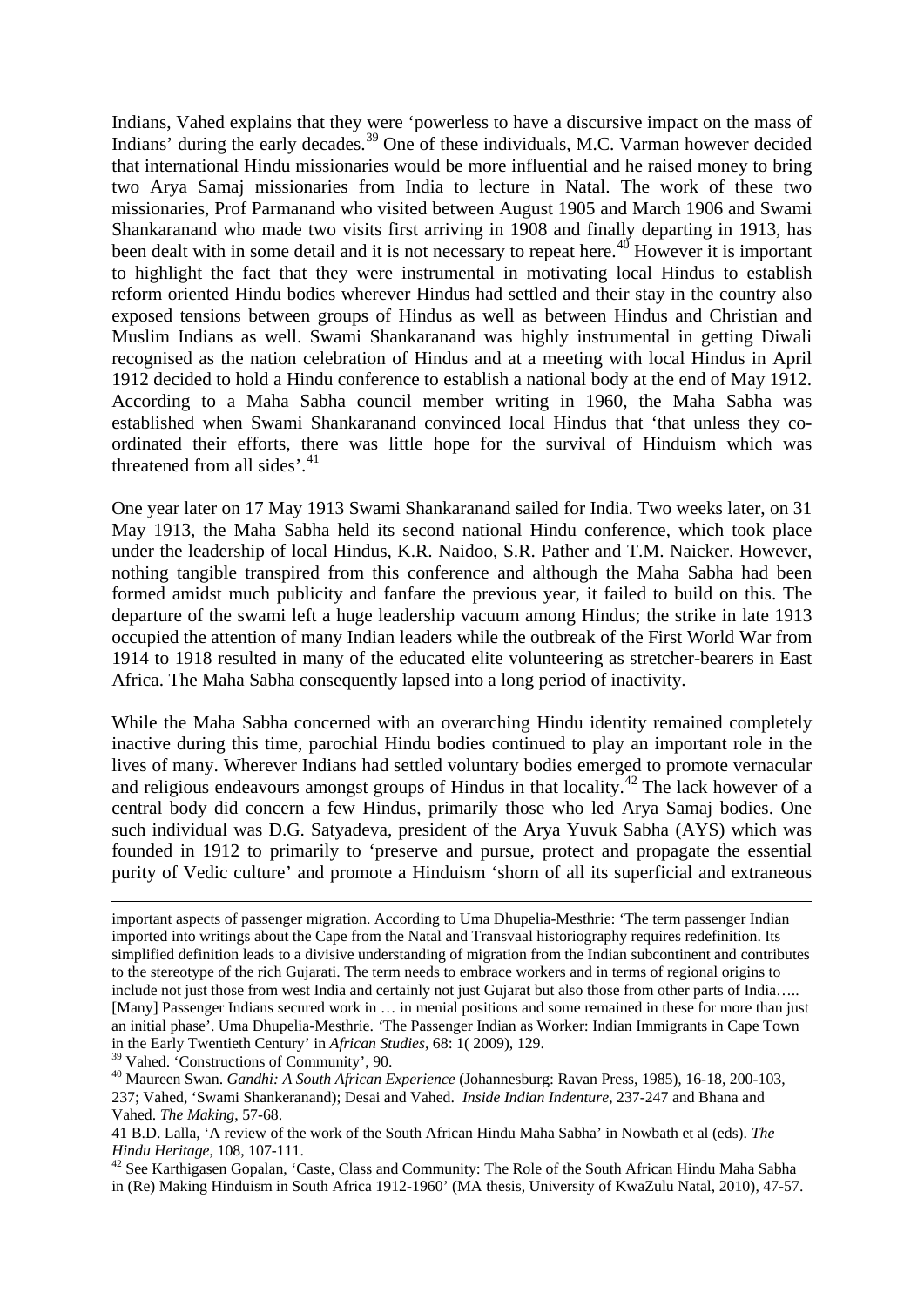growth that shrouded the Vedas and Vedic faith'. [43](#page-7-0) The AYS worked closely with an individual named Bhawani Dayal who was born in Johannesburg in 1892 but spent several years in India where he became a trained Arya Samaj preacher. He returned to South Africa in 1912 and in 1914 he began preaching and establishing Hindu and Hindi bodies first in the Transvaal and later in Natal. [44](#page-7-1)

While absent from most publications produced by the Maha Sabha which record its history, there was a brief period in 1918 when the organisation was revived and held a council meeting in Durban and general meeting in Pietermaritzburg, with two reformist Hindu bodies, the Veda Dharma Sabha of Pietermaritzburg and Hindu Young Men's Association playing central roles. [45](#page-7-2) The meetings were organised by amongst others Satyadeva and Bhawani Dayal as well as some of the original leaders in the Maha Sabha in 1912, such as S.R. Pather. At the beginning of 1918 when news that the Maha Sabha would be revived appeared in the *Dharma Vir,* an Arya Samaj newspaper edited by Bhawani Dayal*,* one of its readers wrote an article to explain the necessity of a national Hindu body. The correspondent argued that the Maha Sabha was 'a vital necessity to us [Hindus] if our community is to progress with the times'. He added that since there was 'no organisation at present to speak with authority on behalf of Hindus' the energies of the smaller organisations that functioned independently of each other 'are consequently wasted to an extent'. The Maha Sabha, the writer went on, should pursue 'first and foremost religious reform' as Hinduism contained 'all the elements of a pure and noble faith' but in the course of centuries 'certain practices and usages have crept into it which appear obnoxious to the minds of the younger generation'. [46](#page-7-3) This anonymous supporter of the Maha Sabha is quoted here because his views are so similar to those of Maha Sabha leaders during the 1940s and 1950s when they argued that ritual Hinduism made the youth receptive to missionary overtures. The solution was to 'reacquaint' Hindus with their texts as this would appeal to the youth who received a secular education.<sup>[47](#page-7-4)</sup>

A central issue addressed at the council meeting on 1 September 1918 in Durban was the influence of Christian missionaries on Hindu children and it was deemed necessary to impress 'upon all Hindu parents the urgent necessity of protesting against any religious instruction being given to their children in Christian Missionary schools' as well as urge the authorities to establish Government schools in the towns and districts where there were none resulting in Hindu children being sent to Christian Missionary schools.<sup>[48](#page-7-5)</sup> The council also saw it as important to approach the education authorities about introducing Indian vernaculars in government and government aided schools.<sup>[49](#page-7-6)</sup> The issue of religious education at school concerned Hindu leaders throughout the period examined in this paper and was addressed at the first Hindu conference of 1912. The first schools for Indian children in Natal were

<span id="page-7-0"></span><sup>&</sup>lt;sup>43</sup> AYS. 'A Souvenir Brochure in commemoration of the Diamond Jubilee of the Arya Yuvuk Sabha (1912-1972)', 89.

<span id="page-7-1"></span><sup>44</sup> Veer, D. Bista. 'A Brief Biography' in R. Rambilas (ed). *Karma Yogi: Swami Bhawani Dayal Sanyasi* (Durban: Arya Pratinidhi Sabha, 1992), 13. <sup>45</sup> One reference is made to the general meeting which took place in Pietermaritzburg on the 13 October 1918 in

<span id="page-7-2"></span>Nowbath et al (eds). *Hindu Heritage,* 96 under the title 'provincial convention'. The same meeting is referred to as the 'Maha Sabha General Meeting' in the *Dharma Vir*, 18 October 1918.<br><sup>46</sup> *Dharma Vir*, 25 January 1918.<br><sup>47</sup> See Gopalan, 'Caste, Class and Community'. <sup>48</sup> *Dharma Vir*, 6 September 1918.

<span id="page-7-3"></span>

<span id="page-7-4"></span>

<span id="page-7-6"></span><span id="page-7-5"></span><sup>&</sup>lt;sup>49</sup> This is interesting since the Maha Sabha sought to unite all Hindus in South Africa whereas the SAHSS was primarily concerned about promoting Hindi and even saw it as necessary that all government circulars affecting Indians be published in Hindi. For more on the SAHSS see *Dharma Vir*, 11 January 1918.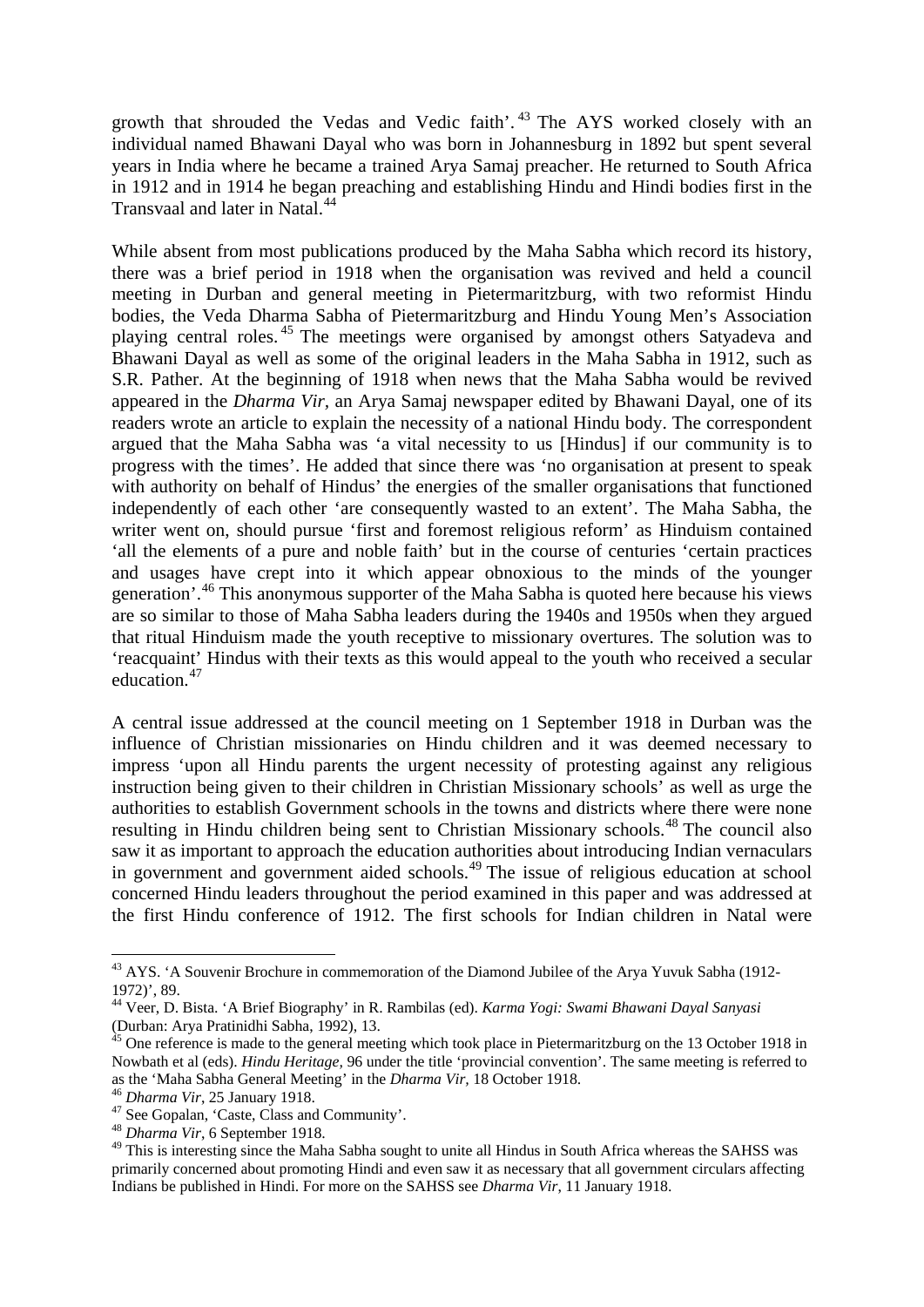established by Christian missionaries and the absence of Hindu education for children was something that leaders of the Maha Sabha feared could result in Hindus converting to Christianity. Also addressed at the meeting was the possibility holding a third Hindu conference in December 1918.<sup>[50](#page-8-0)</sup>

While the third Hindu conference did not take place, the Maha Sabha held another general meeting on 13 October 1918 in Pietermaritzburg. The meeting was chaired by R.G. Bhalla. Charlie Nulliah, Dayal, Satyadeva, S.R. Naidoo, S.R. Pather and V.S.C. Pather, all of whom had been present at the first Hindu conference of 1912. During the meeting Dayal read out a letter from Swami Shankaranand who expressed his desire to visit South Africa after the war. The delegates resolved to approach the government on several issues: recognition of Hindu marriage ceremonies, establishment of government schools in places where Indian children were forced to attend Christian mission schools, and introducing Indian vernaculars at government schools.<sup>[51](#page-8-1)</sup> However, there was no follow-up from these meetings and the Maha Sabha ceased to be active once Bhawani Dayal left for India in 1919, to represent South African Indians at an annual convention of the Indian National Congress.<sup>[52](#page-8-2)</sup>

### **The revival of the Maha Sabha through the APS**

The year 1925 marked the birth centenary of Arya Samaj founder, Swami Dayananda. The occasion was celebrated by Arya Samaj bodies worldwide. On 4 November 1924 Satyadeva convened a meeting to discuss how the occasion should be commemorated in South Africa.<sup>[53](#page-8-3)</sup> The meeting attracted delegates from ten Arya Samaj bodies and was chaired by Dayal who had returned to South Africa, with Satyadeva as secretary.<sup>[54](#page-8-4)</sup> Dayal, was elected to preside over the commemorations from 16 to 22 February 1925 in Durban.<sup>[55](#page-8-5)</sup> On 22 February 1925, the delegates decided that in view of the success of the celebrations and in particular the high turnout of representatives from various Arya Samaj bodies throughout the week, they would constitute a formal structure, the Arya Pratinidhi Sabha ('Representative Society for Nobles'), to serve as the central umbrella organisation for Arya Samaj bodies in Natal.<sup>[56](#page-8-6)</sup> The APS became an important Hindu organisation and given its role as the umbrella Arya Samaj body, it is no surprise that Naidoo argues that it filled the gap left by the non-functioning Maha Sabha.<sup>[57](#page-8-7)</sup> Interestingly in 1927 when the APS held a Vedic conference, its leaders suggested reviving the dormant Maha Sabha. However according to Nardev Vedalankar this did not materialise due to the reluctance of other Hindu institutions present at the conference. [58](#page-8-8)

In spite of rapid growth and momentum that the APS experienced shortly after its formation in 1925, it was soon faced a setback when the Areas Reservation Bill was passed later in the year which saw a number of Hindu leaders who were also leaders in the South African Indian Congress including Dayal being sent to India to raise support against the Bill. In the following years the Round Table Conference in Cape Town in 1926-27 between the Indian and South African governments, the question of repatriation and the difficulties faced by

<span id="page-8-1"></span>

<span id="page-8-2"></span>

<span id="page-8-0"></span><sup>&</sup>lt;sup>50</sup> Dharma Vir, 6 September 1918.<br>
<sup>51</sup> Dharma Vir, 18 October 1918.<br>
<sup>52</sup> Bista. 'A Brief Biography', 14.<br>
<sup>53</sup> Nowbath et al (eds). *Hindu Heritage*, 157.<br>
<sup>54</sup> Natal Witness, 12 March 1925.<br>
<sup>55</sup> Natal Witness, 12 Mar

<span id="page-8-4"></span><span id="page-8-3"></span>

<span id="page-8-5"></span>

<span id="page-8-6"></span>

<span id="page-8-7"></span>

<span id="page-8-8"></span>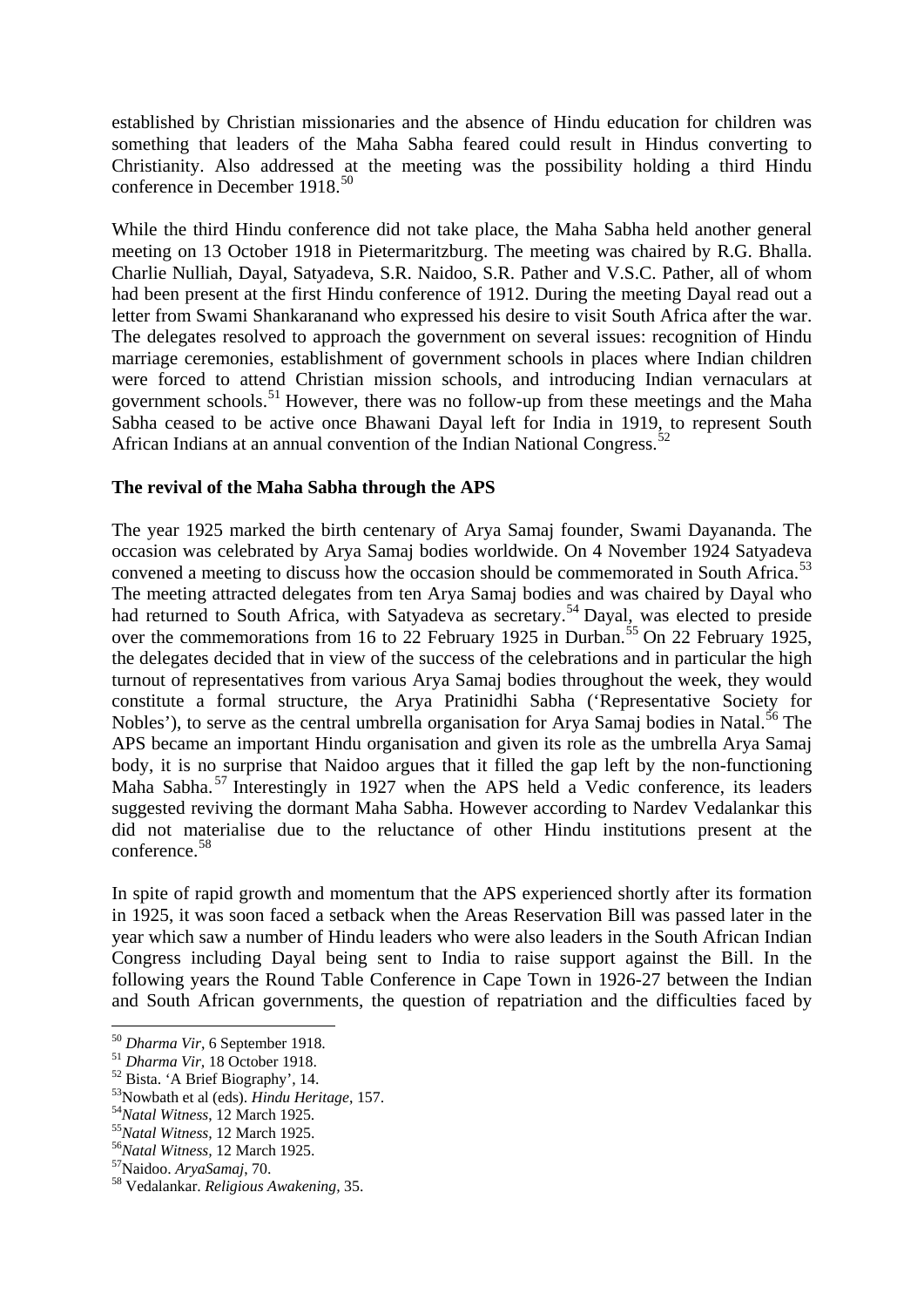returning migrants as well as the difficulties faced by Indians as a result of the Great Depression, all captured the attention of leaders of these religious organisations and it would take a few more years before its leaders were able revive the Maha Sabha.<sup>[59](#page-9-0)</sup>

During the fiftieth year death anniversary of Swami Dayananda in 1933, Dayal was elected president of the APS for the second time and organised a conference where the revival of the Maha Sabha was discussed. During the conference, leaders of the APS discussed reasons for having a national body for Hindus including B.M. Patel who stated that 'the primary cause of weakening the community' was the absence of an organisation to 'voice the opinions of the Hindu Community as a whole, nor is there a medium of bringing the people together under one banner'. [60](#page-9-1) In his presidential address, Dayal implored delegates to 'create a feeling among the Hindus that they are Hindus first and Calcuttas, Madrasis and Gujaratis, or Sanathanists and Arya Samajists afterwards'. Without a Maha Sabha, Hindus 'cannot be protected and their interests cannot be safeguarded'. He appealed to the committee not to miss this unique occasion for the 'formation of a central Hindu organisation thus proving [their] love and affection towards Hinduism'. <sup>[61](#page-9-2)</sup> Dayal's call is interesting because he disapproved of the Indian version of the Maha Sabha, the Akhil Bharat Hindū Mahasabha (All India Hindu Maha Sabha). His opposition, he said in this speech was due to that organisation's involvement in politics and the tensions that this caused between Hindus and Muslims. Dayal however believed that similar tension was unlikely in South Africa because Hindu (and Muslim) institutions concerned themselves primarily with religious and welfare projects. There was no reason to believe, he said, that a South African Maha Sabha would get involved in politics. He insisted that this 'would not be possible'.<sup>[62](#page-9-3)</sup>

The conference resulted in the formation of a prospective Maha Sabha which held its first general meeting on 26 December 1933 at the Tamil Institute in Cross Street. The meeting was attended by representatives from more than 30 institutions who agreed unanimously to revive the Maha Sabha. While the likes of Dayal and Patel argued that it was essential to revive the Maha Sabha in order to advance Hinduism, some Indians, such as the editors of the *Indian Opinion*, viewed this with great misgiving. On 14 May 1934, the *Indian Opinion* published an article titled 'On the wrong lines', which stated it was 'averse' to the Maha Sabha's revival. While acknowledging the 'delicacy' of the matter and warning that the newspaper 'could not dedicate too much space to a religious matter', the paper nevertheless published a relatively long article which began on the front page because the 'matter is taking an important turn in the history of Indians in South Africa' and has a 'bearing on the whole Indian Community'. *Indian Opinion* drew comparisons with the All Hindu Mahasabha of India to warn against the possible dangers of establishing a similar body in South Africa. The article expressed pride in the fact that that South African Indians could hail from the 'motherland' and 'create a little India', and yet, in spite of all the 'evils of caste and communal distinction', they lived as 'Indians first and Indians last' in a 'common brotherhood of men'. The report noted that signs of communalism only became evident during Swami Shankaranand's stay in South Africa. Then too, the report concluded, while the

<span id="page-9-0"></span><sup>&</sup>lt;sup>59</sup> See Uma Dhupelia-Mesthrie. 'The Cape Town agreement and its effects upon Natal Indian politics, 1927-1934' (Paper presented to the conference of History of Natal and Zululand, University of Natal, Durban, 1985) and Bhawani Dayal and Benarsidas Chaturvedi. 'A Report on the Emigrants Repatriated to India under the Assisted Emigration Scheme from South Africa' an independent study published B. Dayal and B. Chaturvedi.

<sup>15</sup> May 1951.<br><sup>60</sup> APS Conference paper 1933.

<span id="page-9-3"></span><span id="page-9-2"></span><span id="page-9-1"></span> $61$  APS Conference paper 1933.<br> $62$  APS Conference paper 1933.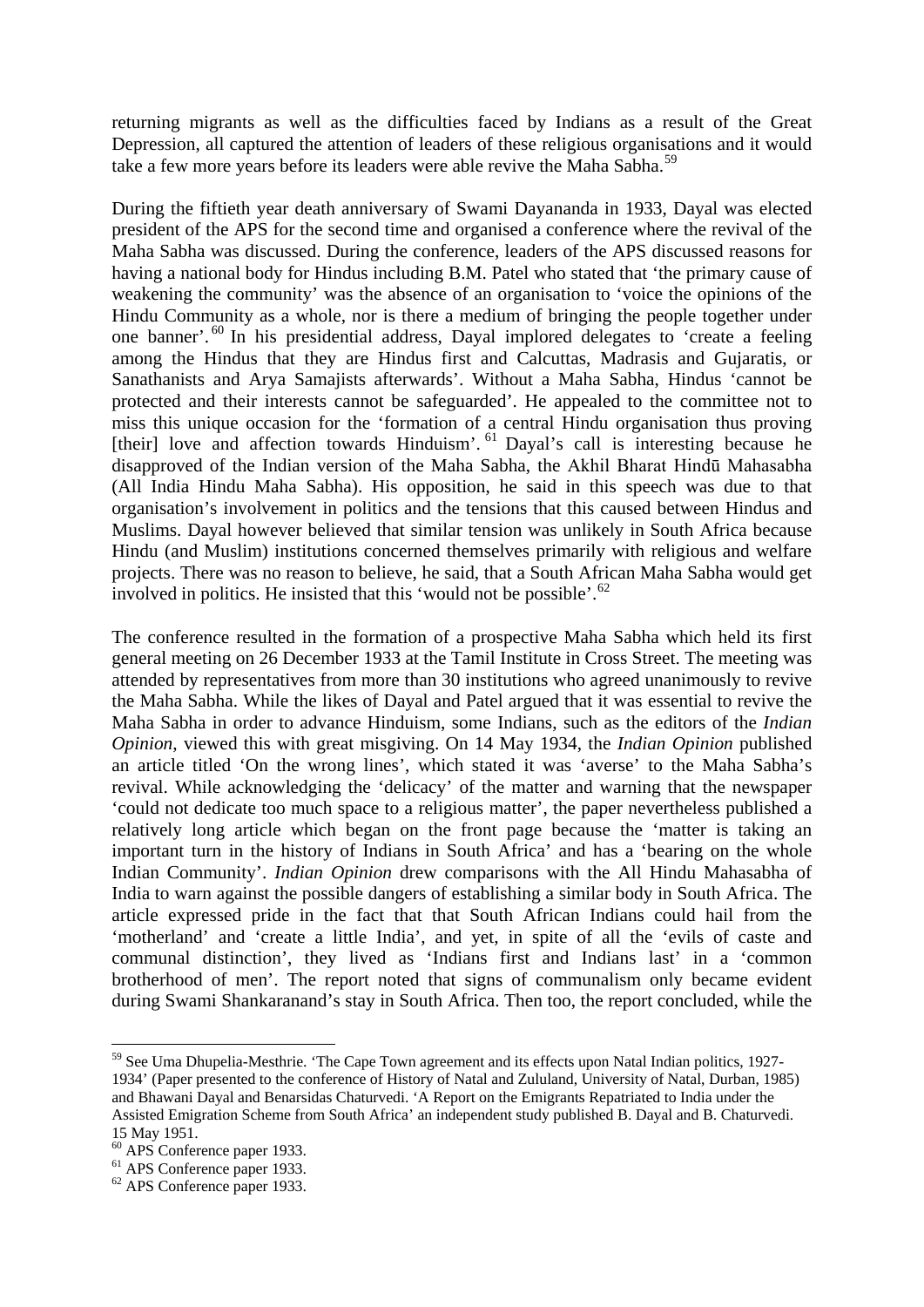swami's lectures on Hinduism were followed with great enthusiasm, on the whole his activities did not receive unanimous support even from those in whose interests (Hindus) he was purportedly working.<sup>[63](#page-10-0)</sup>

This newspaper article however needs to be read in the following context. The All Hindu Mahasabha in India was in opposition to Gandhi at this time and Swami Shankaranand was also Gandhi's adversary during his South African stay. The editor of *Indian Opinion*, Gandhi's son Manilal, was probably opposed to a South African version of the Maha Sabha for similar ideological reasons similar to his father. Perhaps equally important to this opposition was division in the NIC. The decision by some South Africans to participate in the colonisation enquiry scheme which was looking at repatriating South African Indians to other British colonies had split the NIC, with a group led by Albert Christopher breaking away to form the CBSIA.<sup>[64](#page-10-1)</sup> Manilal Gandhi was part of this breakaway group, while the majority of those who sought to re-establish the Maha Sabha, including S.R. and V.S.C Pather, Dayal, and T.M. Naicker remained part of the old NIC which cooperated with the scheme. Bitterness between the two groups was intense and leaders from each camp attacked each other in newspapers. This may have influenced the *Indian Opinion* to view the revival of the Maha Sabha with suspicion.

The article in the *Indian Opinion* attracted criticism from readers which the paper published a fortnight later, together with response to these criticisms. Critics felt that the subject matter beyond the author's expertise and the article was 'full of ignorance' and 'portrayed the wrong perspective'. The Maha Sabha only intended to 'combine the various minor associations into a powerful one' and 'thereby unify the Hindu community'. The authors added that if Muslims and Christians were free to vigorously proselytise to Hindus, 'why should the Hindus not try to fortify themselves against such attacks?' The critics also said that every responsible Hindu in the country realised the 'urgent necessity of a body' such as the Maha Sabha to protect the interests of Hindus and to 'disseminate the gospel of the greatest and certainly the best religion in the world'. [65](#page-10-2)

*Indian Opinion*, however, remained unconvinced. The newspaper claimed that given that the objectives of the Maha Sabha were not clearly articulated by its founders, it was reasonable to believe that they were similar to those of the Indian version and 'we have reason to believe that it is the desire of the Hindu Maha Sabha to affiliate with the body in India'. The notion of uniting Hindus was a 'distant ideal that not even the greatest leaders in India have been able to achieve'. There were three distinct sects of Hindus, one which 'believes in the universal brotherhood of man', another that 'believes in the caste system', and a third that 'believes in proselytising and denounces idolatry'.<sup>[66](#page-10-3)</sup> These sects had failed to unite in India and therefore 'we cannot believe that they can come together in this country'. *Indian Opinion* reiterated that a Maha Sabha was unnecessary and that the purported aims of the new body could be achieved via existing institutions such as the APS and the Veda Dharma Sabha's.<sup>[67](#page-10-4)</sup> Support for the APS and Veda Dharma Sabha's dispels the notion that *Indian Opinion's* disapproval of the Maha Sabha was based on opposition to the Arya Samaj. In fact, the two international missionaries who participated in the conference, Pandit Mehta Jaimini (Arya Samaj) and

<span id="page-10-0"></span><sup>63</sup>*Indian Opinion,* 5 May 1934.

<span id="page-10-3"></span><span id="page-10-2"></span>

<span id="page-10-1"></span><sup>64</sup>Bhana.*Gandhi's legacy*, 33-54. <sup>65</sup>*Indian Opinion*, 14 May 1934. <sup>66</sup>*Indian Opinion*, 14 May 1934. <sup>67</sup>*Indian Opinion*, 14 May 1934.

<span id="page-10-4"></span>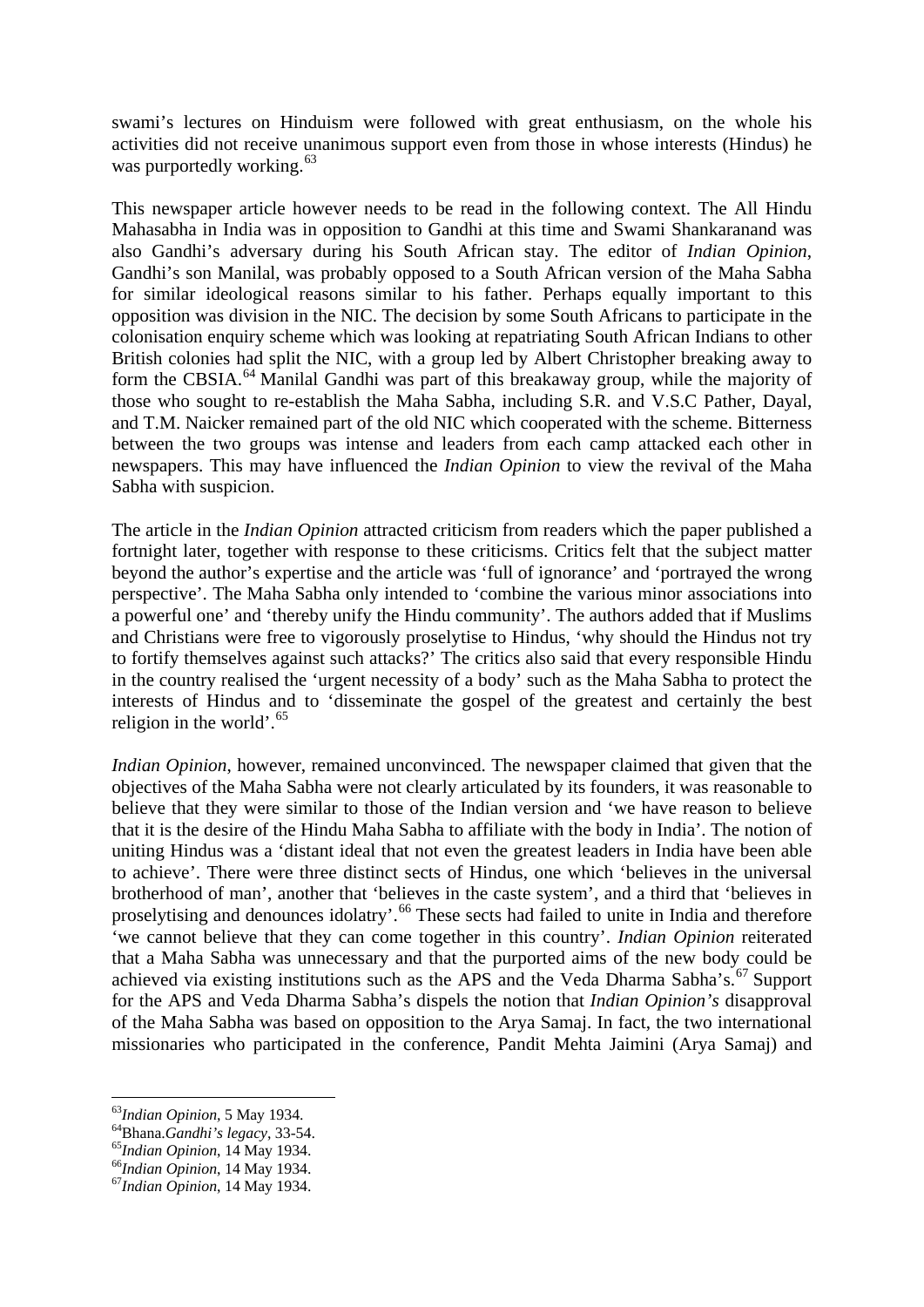Swami Adhyananda (Ramakrishna movement) were both held in high regard by the *Indian Opinion* in its editorials.

The Maha Sabha held its third South African Hindu conference at the Durban Town Hall on 27 May 1934. The conference attracted delegates from 62 institutions from Natal, the Cape and the Transvaal which was the highest up to that point. One factor that ensured a large turnout was the presence of the two visiting Hindu missionaries whose countrywide lectures had proved extremely popular. The widely travelled and highly experienced Pandit Mehta Jaimini was invited to South Africa in order to preside at the conference, while Swami Adhyananda gave the opening address. Despite opposition from some quarters, there was broad support for the conference. B.M. Patel, chairman of the reception committee, claimed that such a gathering was 'unprecedented in the annals of the South African Indians' and that the presence of representatives from all provinces showed that the Maha Sabha's 'representative character was unquestionable'.<sup>[68](#page-11-0)</sup>

In spite of the enthusiasm shown during the visit of the two missionaries and especially during the conference, the Maha Sabha once again fell into dormancy shortly after the departure of the two missionaries the following year. The inactivity can be attributed to a number of factors. One was that religious organisations were dominated by individuals who also led secular political organisations. The 1930s was characterised by political contestations that fractured the political elite and the alignment and realignment of political parties consumed much of the energy of local leaders. The SAIC decision to participate in the colonisation scheme resulted in the division of the NIC with the likes of P.R. Pather, S.L. Singh and P.B. Singh amongst those who broke away to form the CBSIA because they rejected the scheme. These individuals were important Hindu leaders and their absence from the Maha Sabha was significant. For example, P.B. Singh, who would become an influential leader in the Maha Sabha, was the CBSIA representative who was sent to India in January 1934 to conduct a study on effects of the repatriation scheme.<sup>[69](#page-11-1)</sup> Those members of the NIC who led the Maha Sabha at this time were preoccupied with political matters. This is hardly surprising and when looking at the Maha Sabha's history it is easy to notice that its leaders were Indian political leaders first and Hindu religious leaders second.

### **Revival of the Maha Sabha: The 1940s**

The arrival of another widely travelled Hindu missionary, Pandit Rishiram in August 1937 once again sparked a short-term interest in the activities of the Maha Sabha. According to Dr. N.P Desai, part of the reason for the Maha Sabha's inactivity following the 1934 conference was the absence of 'true leadership'. This leadership void, he argued, was filled with the arrival of Pandit Rishiram who helped to raise enthusiasm and create a momentum that eventually led to the 1942 biennial general meeting.<sup>[70](#page-11-2)</sup> The Maha Sabha organised his lecture tour which dealt with the *Vedas, Upanishads* and the *Bhagavad Gita*. [71](#page-11-3) When leaders of the Maha Sabha met to organise his lectures they began to discuss some of the plans that they had put forward at the 1934 conference.<sup>[72](#page-11-4)</sup> One important and tangible development during the visit was the establishment of the Gandhi-Tagore Lectureship Trust by the pandit in 1937 with the aim of collecting funds to invite Hindu lecturers from India in the future so that this

**<sup>.</sup>** <sup>68</sup> *Natal Mercury*, 28 May 1934.

<span id="page-11-4"></span><span id="page-11-3"></span>

<span id="page-11-2"></span><span id="page-11-1"></span><span id="page-11-0"></span><sup>&</sup>lt;sup>69</sup> *Indian Opinion*, 30 March 1934.<br><sup>70</sup> Desai. 'A History', 94.<br><sup>71</sup> Vedalankar. *Religious Awakening*, 60.<br><sup>72</sup> These are the sentiments of S.R. Pather in Minutes of Council Meeting, 17 May 1939.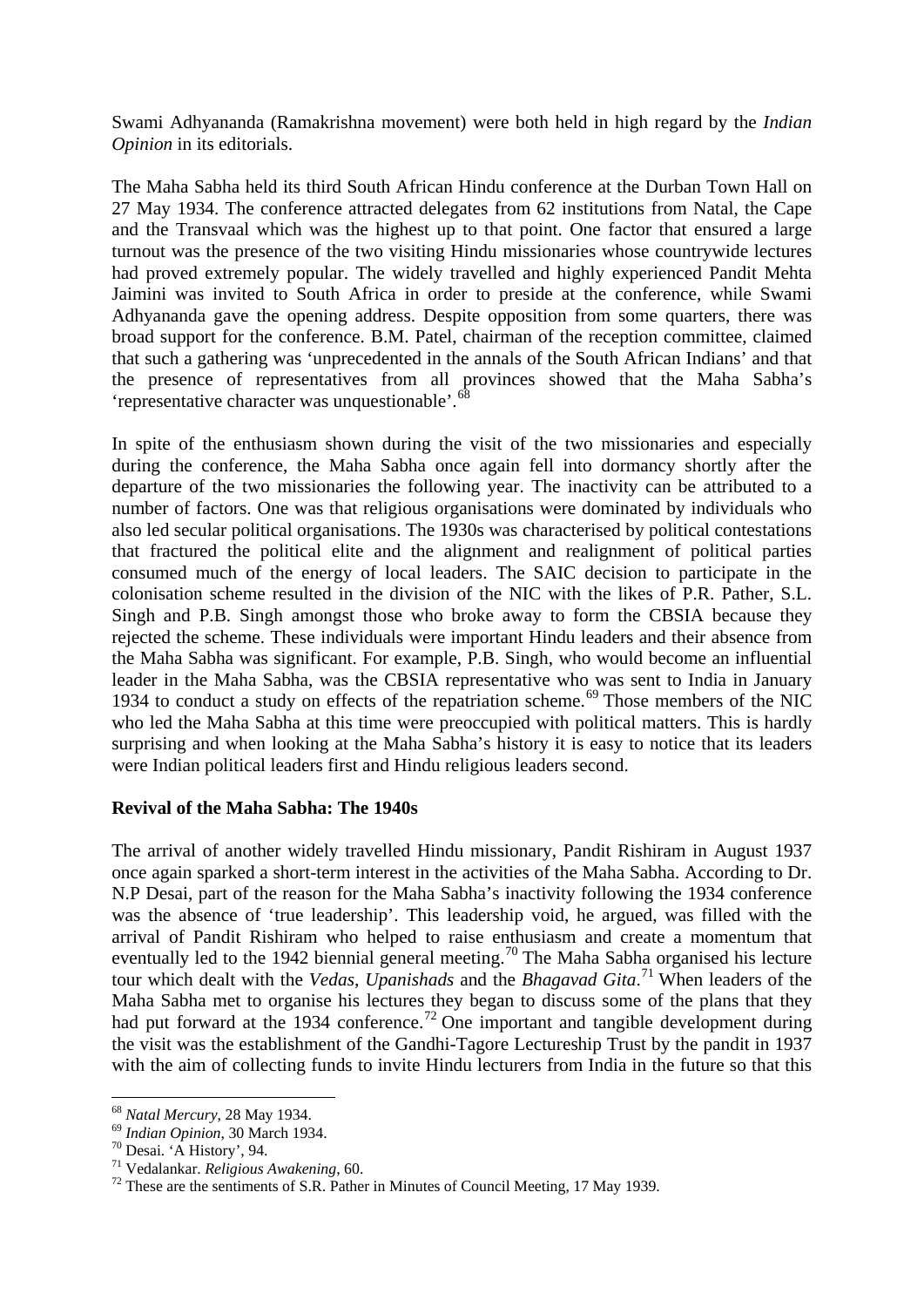would not depend on private benefactors.<sup>[73](#page-12-0)</sup> The pandit departed for India at the end of 1937. However, the momentum was maintained with the visit in 1938 by Sir Sarvapalli Radhakrishnan, a notable Hindu philosopher and reformer, and future vice president of India, who suggested that the Maha Sabha's functions be amalgamated with those of the trust.<sup>[74](#page-12-1)</sup> Radhakrishnan had also played a role in mending political contestations between 'radicals' and 'moderates'. [75](#page-12-2) By the 2 January 1942 the Maha Sabha organised their biennial general meeting at the SHA Hall, which was a breakthrough in a few ways. [76](#page-12-3) According to Dr. Desai, an important feature of this meeting was that it attracted a large number of Hindu leaders who had previously avoided the Maha Sabha on the grounds that it was a 'communal organisation'.<sup>[77](#page-12-4)</sup> At the meeting, a new constitution and agenda was set in place and soon thereafter the Maha Sabha began various projects discussed at this meeting in its attempt to foster pride amongst Hindus and take a leadership role in religious activities.

On 22 and 23 January 1944 the Maha Sabha held a conference in Durban to establish a Devasthanum committee to consider 'on the best method of making the temples living institutions for spreading the eternal principles and truths of the Hindu religion in South Africa'. An advertisement in *Indian Opinion* requested that all temples not affiliated to the Maha Sabha should consider this 'as a matter of urgency'.<sup>[78](#page-12-5)</sup> Temples played an important role in the lives of many South African Hindus and the members of the Maha Sabha realised that mediating their affairs was important for the Maha Sabha to have a leadership role on the Hindu masses. While the conference attracted representatives from 26 temples only, there was enough encouragement from those present to form the Devasthanum Committee.<sup>[79](#page-12-6)</sup>

In early 1943, the Maha Sabha began a project to bring about the legal recognition of Hindu marriage officers. During the 1940s, its leaders organised a number of council meetings and meetings with the Protector of Indian Immigrants. Their aim was to take a leadership role in the appointment of Hindu marriage officers who would be able to conduct ceremonial Hindu weddings between Hindus of different sects and languages. [80](#page-12-7) However this issue became complex due to the heterogeneity of South African Hindus and the variety of ceremonies that compren are to the arrive general while nothing tangible emerged from the meetings, the Maha Sabha's efforts to establish uniformity over Hindu marriage ceremonies as well as to appoint candidates that it saw fit for the position of marriage officers is one of the first indications of the Maha Sabha seeking to assume power within the community.

The Maha Sabha had more success in efforts to raise a Hindu consciousness. For example in 1944 they began manufacturing an emblem bearing the 'AUM' sign, which is an important mantra to Hinduism. The first batch of one thousand emblems was sold out quickly and further orders were made.<sup>[82](#page-12-9)</sup> This was viewed positively by its leaders who concluded in their biennial report that 'it is apparent from the sales of these badges that there has at least dawned on the once indifferent Hindus a real awakening of religious consciousnesses'. The

<sup>73</sup> Biennial General Report, June 1945 to March 1947.

<span id="page-12-1"></span><span id="page-12-0"></span><sup>74</sup> Minutes of Council Meeting, 17 May 1939. <sup>75</sup> See Kuper. *Indian People,* 47.

<span id="page-12-3"></span><span id="page-12-2"></span><sup>&</sup>lt;sup>76</sup> All of the Maha Sabha conference meetings referred to in this paper took place in the SHA Hall, Victoria Street, Durban, as the Maha Sabha only completed the construction of its hall in 1960.<br><sup>77</sup> Desai. 'A History', 94.

<span id="page-12-6"></span>

<span id="page-12-8"></span><span id="page-12-7"></span>

<span id="page-12-5"></span><span id="page-12-4"></span><sup>&</sup>lt;sup>78</sup>Indian Opinion, 7 January 1944.<br><sup>79</sup> B.D. Lalla. 'A review', 110.<br><sup>80</sup> Minutes for council meeting, 6 October 1943<br><sup>81</sup> Minutes for Special General Meeting, 30 October 1943.<br><sup>82</sup> Minutes for council meeting, 16 Decemb

<span id="page-12-9"></span>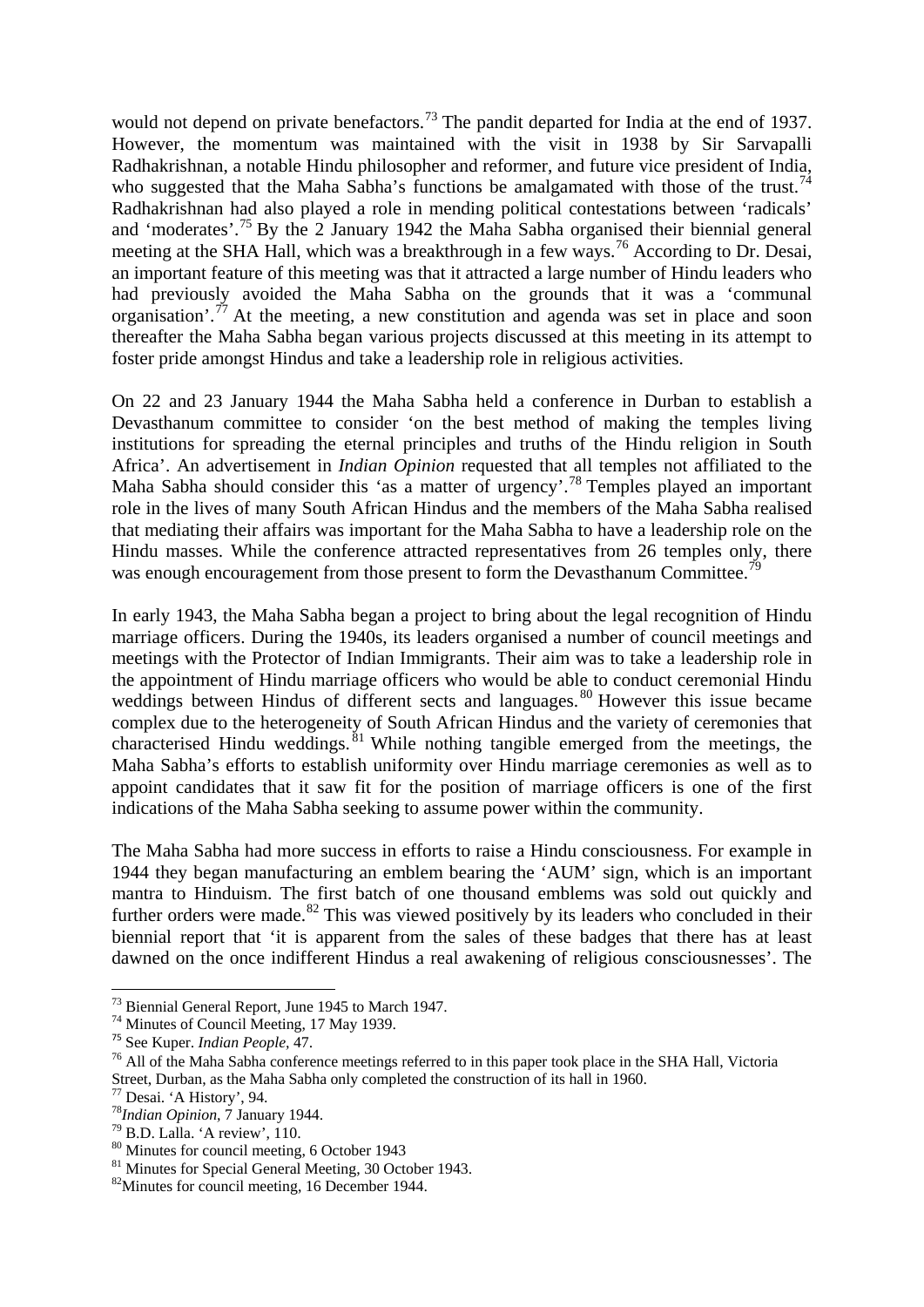report added that 'if the Maha Sabha has not been enabled to do something more tangible, this alone is worth its existence and resuscitation for infusing this religious mindedness to our people'.<sup>[83](#page-13-0)</sup> Beginning in 1946 members of the Maha Sabha declared that the first Sunday of October every year would become a 'Pledge Taking and Flag Hoisting Day' throughout the country.<sup>[84](#page-13-1)</sup> This symbolic act was another means through which the Maha Sabha attempted to promote Hindu consciousness. The *Leader* was confident that at schools, temples and even at homes this flag 'will infuse enthusiasm in the people whenever and wherever hoisted, and give them food for thought in the cause of Hinduism'. [85](#page-13-2) Beginning in 1944 council members started distributing circulars urging schools and businesses to grant pupils and employees take time off on Diwali. [86](#page-13-3) The biennial report produced at the end of 1944 stated that the efforts by the officials have been successful 'to a very large extent'.<sup>[87](#page-13-4)</sup> While it is not clear how many schools and businesses followed the Maha Sabha's prescription, the section on Diwali in the report urged officials to be persistent until 'this holiday is officially recognised by all authorities where Hindus or Indians generally are concerned'.<sup>[88](#page-13-5)</sup> The promotion of Diwali was very important to the Maha Sabha's aim to foster a unitary Hindu identity. Swami Shankaranand had laboured to get the celebration acknowledged as the national celebration of Hindus regardless of sectional differences.

#### *Religious education*

The Maha Sabha held it's forth Hindu conference in Pietermaritzburg in April 1944, and one important issue agreed at the conference was a decision to approach the Natal Education Department (NED) about introducing Hindu instruction at government schools, although it would be a number of years before this dream materialised.<sup>[89](#page-13-6)</sup> A more pressing concern was that the majority of Indian children of school going age were still not attending school owing to poverty and a lack of adequate facilities. The matter of increasing the number of children in school and the low salary of teachers featured prominently in Indian newspapers and by the early 1950s there were great improvements in both areas. Then the Maha Sabha made a concerted effort to pressure the NED to permit Hindu religious instruction at schools.

However during the 1940s the issue of Hindu instruction at schools remained a concern of the Maha Sabha and at a meeting in August 1946, council member Sunbhuder Panday argued that the first step in this regard would be to compile a common prayer in English to be recited at Indian schools. The decision to publish the prayer in English was intended to avoid marginalising any particular linguistic group and use a common language to unite Hindus. Panday suggested that this should be completed before the Education Department was approached.<sup> $50$ </sup> Dr. N.P. Desai, assisted by Pandit Rishiram who made his second visit to the country, compiled the Hindu prayer booklet. By the time of the biennial report of March 1947 the Maha Sabha had distributed more than 5000 copies without charge to government-aided schools across Natal.<sup>[91](#page-13-8)</sup> This was typical of the work undertaken by Dr. Desai, who is credited in many circles for his attempts to unite Hindus. $^{92}$  $^{92}$  $^{92}$ 

<span id="page-13-1"></span>

<span id="page-13-2"></span>

<span id="page-13-0"></span><sup>&</sup>lt;sup>83</sup> Biennial General Report, 1945-1946.<br><sup>84</sup> Nowbath et al (eds). *Hindu Heritage*, 100.<br><sup>85</sup> Leader, 16 August 1946.<br><sup>86</sup> Council Biennial Report, 31 December 1944.<br><sup>87</sup> Council Biennial Report, 31 December 1944.<br><sup>87</sup> C

<span id="page-13-4"></span><span id="page-13-3"></span>

<span id="page-13-6"></span><span id="page-13-5"></span><sup>89</sup> Biennial Report, 31 December 1944.

<span id="page-13-7"></span><sup>&</sup>lt;sup>90</sup>Minutes of council meeting, 25 August 1946.

<span id="page-13-8"></span><sup>&</sup>lt;sup>91</sup>Biennial General Report, March 1945-March 1947.

<span id="page-13-9"></span><sup>92</sup>Vedalankar. *Religious Awakening*, 61.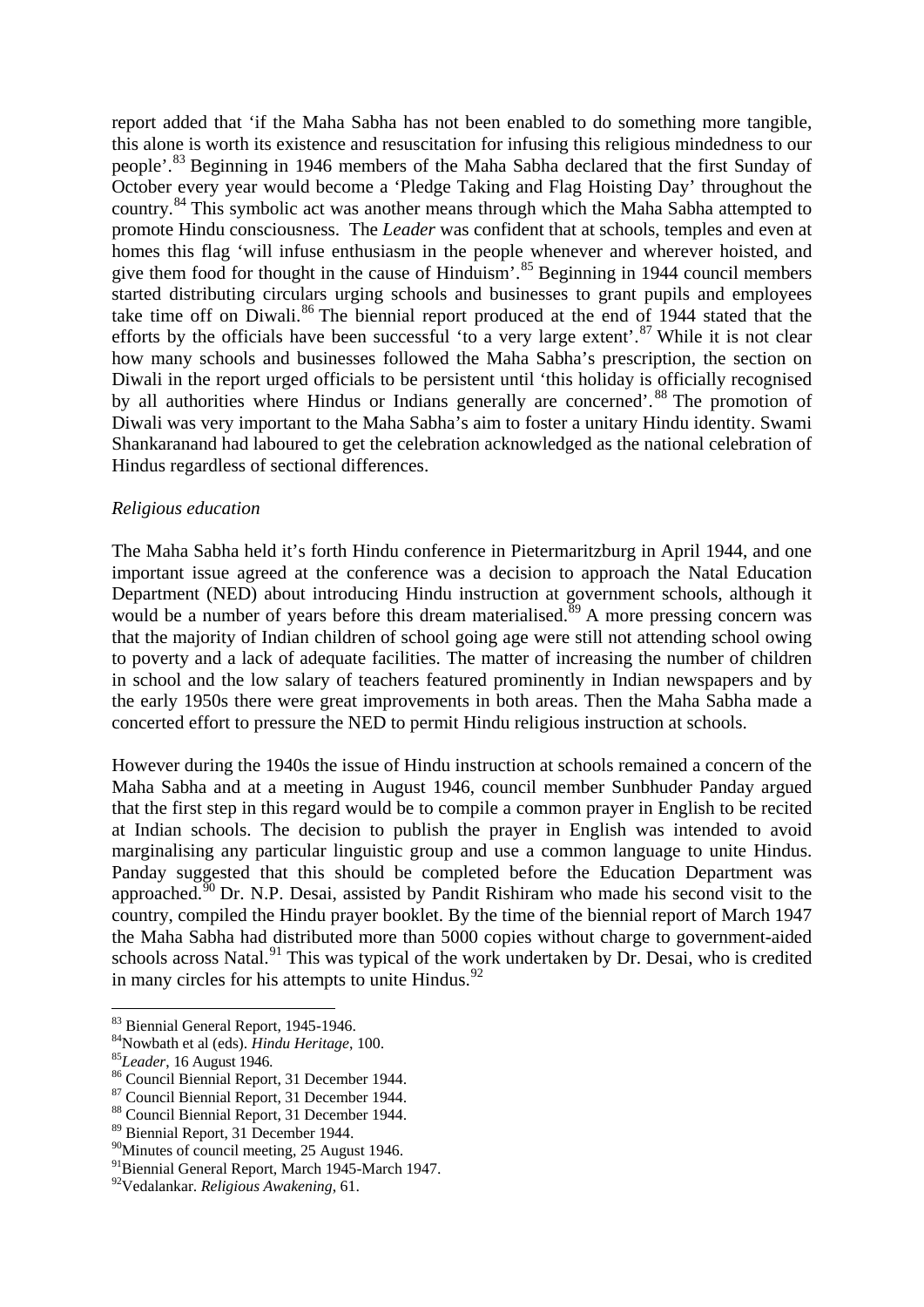#### *Countering the missionary threat*

The post Second World War period was characterised by the Maha Sabha's concern about the influence of Christian missionaries on 'uneducated' and economically downtrodden Hindus. The biennial report produced at the end of 1947 described the 'large number' of conversions of Hindus to Christianity and Islam as a 'standing disgrace to the Hindu community'. It warned that Hindus were 'inviting a grave disaster' and that it was even more sinful to 'watch and permit our economically down-trodden people to be converted' than it was to convert. Council members felt that the social services provided by missionaries, such as hospitals, maternity homes, and schools 'paved the way of conversion'.<sup>[93](#page-14-0)</sup> The Maha Sabha's strategy to combat this threat was based on producing 'enlightened literature' to educate Hindus about Hinduism, and providing charity to indigent Hindus who were perceived as being most receptive to the handouts of missionaries of other faiths.<sup>[94](#page-14-1)</sup>

The Maha Sabha formed a charity committee in 1945. This was a logical development given the widespread poverty among Indians and the fact that the economic advancement of Hindus was a founding principle of the Maha Sabha. The Maha Sabha also began discussions to organise bursaries for destitute school children. [95](#page-14-2) R.B. Chettiar suggested at a council meeting that the Maha Sabha establish a central depot and distribution centre to assist the large number of poor Hindus who were begging. His suggestion led to a discussion with Dr. Desai, S.L. Singh, Satyadeva and Sunbhuder Panday.<sup>[96](#page-14-3)</sup> They concluded that while the suggestion was laudable it would be too difficult to implement because of their limited resources. Chettiar was asked to draw up a proposal on how he planned to initiate the project.<sup>[97](#page-14-4)</sup> The Maha Sabha's reluctance to get involved in such activities can be explained by the fact that it was struggling to raise funds for other projects such as the Swami Shankaranand Hall, which was proposed by Pandit Jaimini at the 1934 Hindu conference to serve as the Maha Sabha's headquarters.<sup>[98](#page-14-5)</sup>

At the general meeting of 16 March 1946 S.L. Singh pointed to the elitist nature of the Maha Sabha. He argued that the work of affiliated institutions as well as 'the fate of unfortunate Hindus who through lack of finance and other support suffered many hardships in the way of burial, begging, and conversion of their faith into another' were not known to the Maha Sabha. It was decided that the Maha Sabha's affiliated institutions and 'prominent men' should provide reports to the council.<sup>[99](#page-14-6)</sup> The minutes do not define prominent men but it was probably taken for granted that it referred to the many educated individuals who participated in a myriad of community activities.

At the Goodwill conference organised by the Maha Sabha in 1946, Dr. Desai identified the two main causes of Hindu conversion to other faiths as poverty and the ignorance of Hindus about the true nature of Hinduism. Dr. Desai had been stressing this in council meetings and called poverty 'the root cause of conversion'.<sup>[100](#page-14-7)</sup> One practical step taken by the Maha Sabha

**<sup>.</sup>** <sup>93</sup> Biennial General Report, June 1945 to March 1947.

<span id="page-14-1"></span><span id="page-14-0"></span><sup>&</sup>lt;sup>94</sup> See SAHMS Centenary Hindu conference 1960.<br><sup>95</sup> Nowbath et al (eds). *Hindu Heritage*, 99.

<span id="page-14-3"></span><span id="page-14-2"></span><sup>&</sup>lt;sup>96</sup>Minutes for council meeting, 6 May 1945.

<span id="page-14-4"></span><sup>&</sup>lt;sup>97</sup>Minutes for council meeting, 6 May 1945.<br><sup>98</sup> Biennial General Report, 1945-1946.

<span id="page-14-6"></span><span id="page-14-5"></span><sup>&</sup>lt;sup>99</sup> Minutes of council meeting, 16March 1946.

<span id="page-14-7"></span><sup>&</sup>lt;sup>100</sup>Minutes of council meeting, 1 June 1946.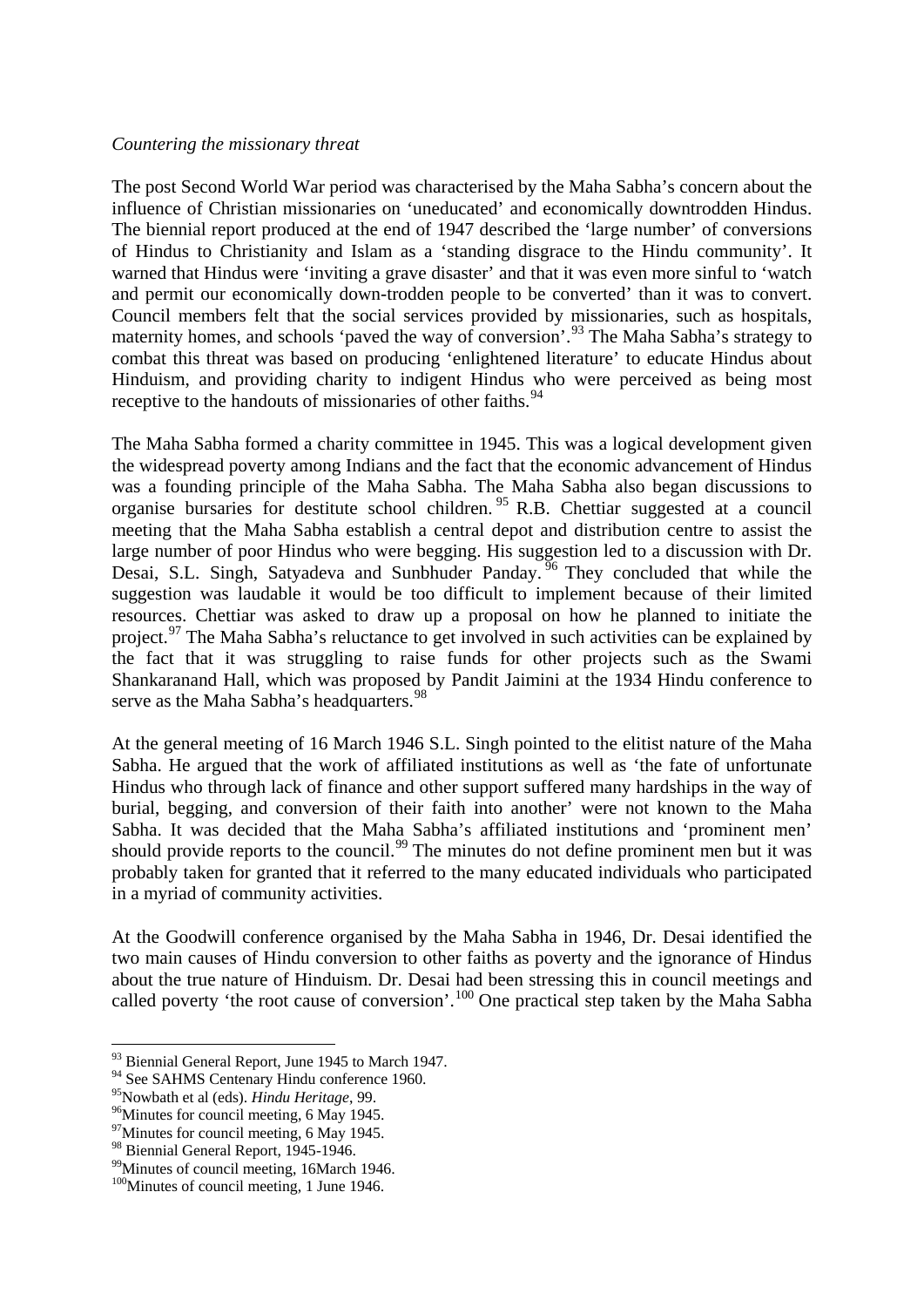was to form a provincial Hindu Charitable Institute and place charity boxes at Hindu businesses.[101](#page-15-0) The 1946 biennial report stated that 'extreme poverty is one of the factors that missionaries from other faiths exploit to convert large numbers of Hindus' and identified the establishment of a centralised charitable institute as a means to combat this. <sup>[102](#page-15-1)</sup> With Dr. Desai instrumental, the Maha Sabha formed a number of Seva Samitis across Durban to assist poor and destitute Indians during  $1946$ <sup>[103](#page-15-2)</sup> In 1946, the Maha Sabha began publishing its own bimonthly journal, the *Hindu* with Dr Desai playing a major role in the editorial. This journal was to serve as the mouth piece of the Maha Sabha to the wider Hindu community. While it could be seen as a breakthrough in the Maha Sabha's attempts to communicate its message to the Hindu public, the paper's circulation was by no means representative. The journal was distributed to affiliated bodies and in any event, only a limited number of Hindus were literate. However the articles in the paper nonetheless give a vivid description of the type of reform oriented Hinduism that the Maha Sabha tried to promote. Articles included short extracts from notable international Hindu reformers, requests from the Maha Sabha leaders to promote education and warning against missionaries of other faiths in particularly Christianity as well as a reading list of texts that they expected 'all Hindus' to be familiar with. [104](#page-15-3)

#### **The fifth Hindu conference and Hindu religious instruction at schools**

The Maha Sabha faced a few setbacks toward the end of the 1940s, in particular a lack of funds. Also crucial was the 1949 Indian African race riots which resulted in 44,738 Indian refugees which meant that Indian leaders were preoccupied with relief work for months.<sup>[105](#page-15-4)</sup> As a result of the riots the fifth Hindu conference which was originally scheduled for 1949 was postponed. The Maha Sabha held its fifth conference from 9 to 11 October 1953 in Durban. This conference attracted 57 affiliated institutions, the highest ever in the Maha Sabha's history to that point.<sup>[106](#page-15-5)</sup> It dealt with issues such as social services, unity between different Hindu linguistic groups, the advancement of women, and religious instruction in primary schools. The conference was characterised by the opening speech given by its secretary S.R. Naidoo, in which he argued that Hinduism was 'under constant attack' in South Africa and that the time had come to implement measures to reverse this trend.<sup>[107](#page-15-6)</sup> Given the concern during the 1940s amongst Maha Sabha leaders that Hindus were converting in large numbers, this 'constant attack' that S.R. Naidoo referred was clearly a fear associated with missionaries of other faiths, especially Christianity.

The high turnout of affiliated institutions, according to a reporter for *The Leader*, 'animated by a spirit never before evident', impressed commentators like J.M. Francis who claimed that the conference marked the emergence of 'a rejuvenated and virile organisation'.<sup>[108](#page-15-7)</sup> However, other commentators, such as Y.M. Naidoo, were critical that the Maha Sabha was not doing enough for the upliftment of Hindus. As 'the parent organisation of the Hindus', Naidoo

<sup>&</sup>lt;sup>101</sup>Minutes of council meeting, 16 July 1946.

<span id="page-15-4"></span><span id="page-15-3"></span>

<span id="page-15-2"></span><span id="page-15-1"></span><span id="page-15-0"></span><sup>&</sup>lt;sup>102</sup>1946 biennial report.<br><sup>103</sup>Vedalankar. *Religious Awakening*, 61 and Nowbath et al (eds). *Hindu Heritage*, 100.<br><sup>104</sup> For example see editions of *Hindu*, May 1946, July 1946 and September 1947.<br><sup>105</sup> Goolam Vahed.

<span id="page-15-5"></span><sup>&</sup>lt;sup>106</sup> While the Hindu conference of 1934 attracted 62 institutions this conference of 1953 was the highest number of affiliated institutions. Affiliated institutions paid an affiliation fee and were entitled to send delegates to Maha Sabha council meetings.

<span id="page-15-6"></span><sup>107</sup> *Leader*, 16 October 1953.

<span id="page-15-7"></span><sup>108</sup> *Leader*, 16 October 1953.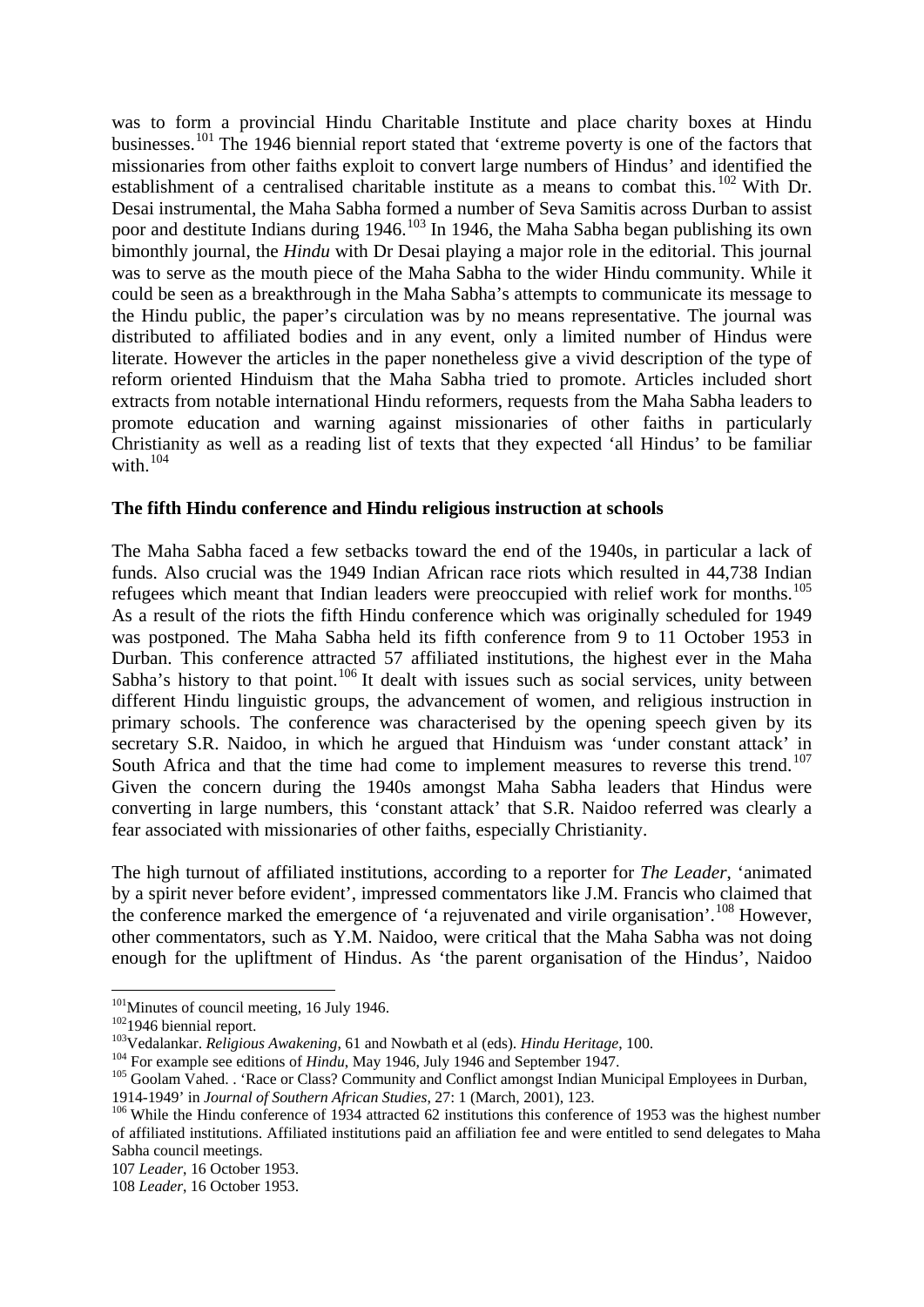argued, the organisation should 'set a lead to their people'. Naidoo complained that members and officials only met during conferences and national celebrations and that resolutions passed at such meetings were quickly forgotten and rarely implemented. While a few individuals preached Hinduism, the majority of Hindus in the country, Naidoo added, remained 'ignorant' of their religion and did 'not know the teachings of Hinduism'. He expressed concern at the large number of Hindus being converted to Christianity, a religion that he specifically identified as 'a challenge to Hinduism'. Naidoo implored the Maha Sabha to organise its branches, establish its prayer meetings in every little district and town in the country and conduct vernacular schools to preserve our religion, customs and culture'.<sup>[109](#page-16-0)</sup>

Naidoo's comments are ironic in the sense that shortly after the conference the Maha Sabha began its most important project to date and that was approaching the Natal Education Department to permit Hindu religious instruction at consenting Indian schools throughout the province. This decision became highly contentious and attracted strong criticism from other Indian leaders who feared that it would divide Indian children into 'water tight compartments' and lead to religious sectionalism and was even referred to by some as  $'$ religious apartheid'.<sup>[110](#page-16-1)</sup> Crucial to critics, was the idea of a unity that existed amongst Indians and that had to be preserved especially given the political climate during these years. However as the Maha Sabha began to explain and reiterate to the public what it meant by religious instruction, fears began to subside. In fact P.R. Pather who would become the Maha Sabha's spoke person to the general public and especially to the Natal Indian Teachers Society about the issue, was in fact opposed to the idea when it was addressed at a special conference dedicated exclusively to religious instruction at schools, organised by the Maha Sabha on 23 January 1954.<sup>[111](#page-16-2)</sup> When it was made clear by proponents of the decision that by religious instruction they meant a general form of Hindu instruction limited to 90 minutes per week taught in English, Pather became a supporter.<sup>[112](#page-16-3)</sup> It took some time for convincing other critics but their fears were revealing of the idea that religion could foster division amongst Indians. Also of concern was the idea that Hinduism was too diverse and that a Hindu instruction would favour some groups over others. The fact that the proposed syllabus would be conducted in English was very important. By the end of March 1955 the Natal Education Department had agreed to permit this form of instruction to schools who requested it.<sup>[113](#page-16-4)</sup> A Syllabus Committee comprising of members of the Maha Sabha and a few Indian teachers was established to draw up the syllabus. Between 17 September 1956 and 28 May 1958, the Syllabus Committee met six times and the draft syllabus was presented to members of the Indian community including the Natal Indian Teachers Society for comments and suggestions.<sup>114</sup> The syllabus was finalised in 1958 and by 1959 a number of schools began introducing religious instruction.

### **Conclusion**

 $\overline{a}$ 

When looking at reasons put forward by leaders and supporters of the Maha Sabha, the central justification was that Hindus in South Africa needed an organisation to safeguard their interests and help deal with the 'common problems' that they faced as a group. Maha Sabha leaders were concerned that South African Hindus were abandoning aspects of their heritage

<span id="page-16-1"></span><span id="page-16-0"></span><sup>109</sup> *Leader*, 16 October 1953. <sup>110</sup> See *Graphic,* 30 January 1955 and *Graphic,* 12 March 1955. <sup>111</sup> *Graphic,* 30 January 1955. <sup>112</sup> *Graphic*, 5 March 1955. <sup>113</sup> *Graphic,* 2 April 1955.

<span id="page-16-2"></span>

<span id="page-16-3"></span>

<span id="page-16-5"></span><span id="page-16-4"></span><sup>&</sup>lt;sup>114</sup> Chotai. "Hindu Religious instruction".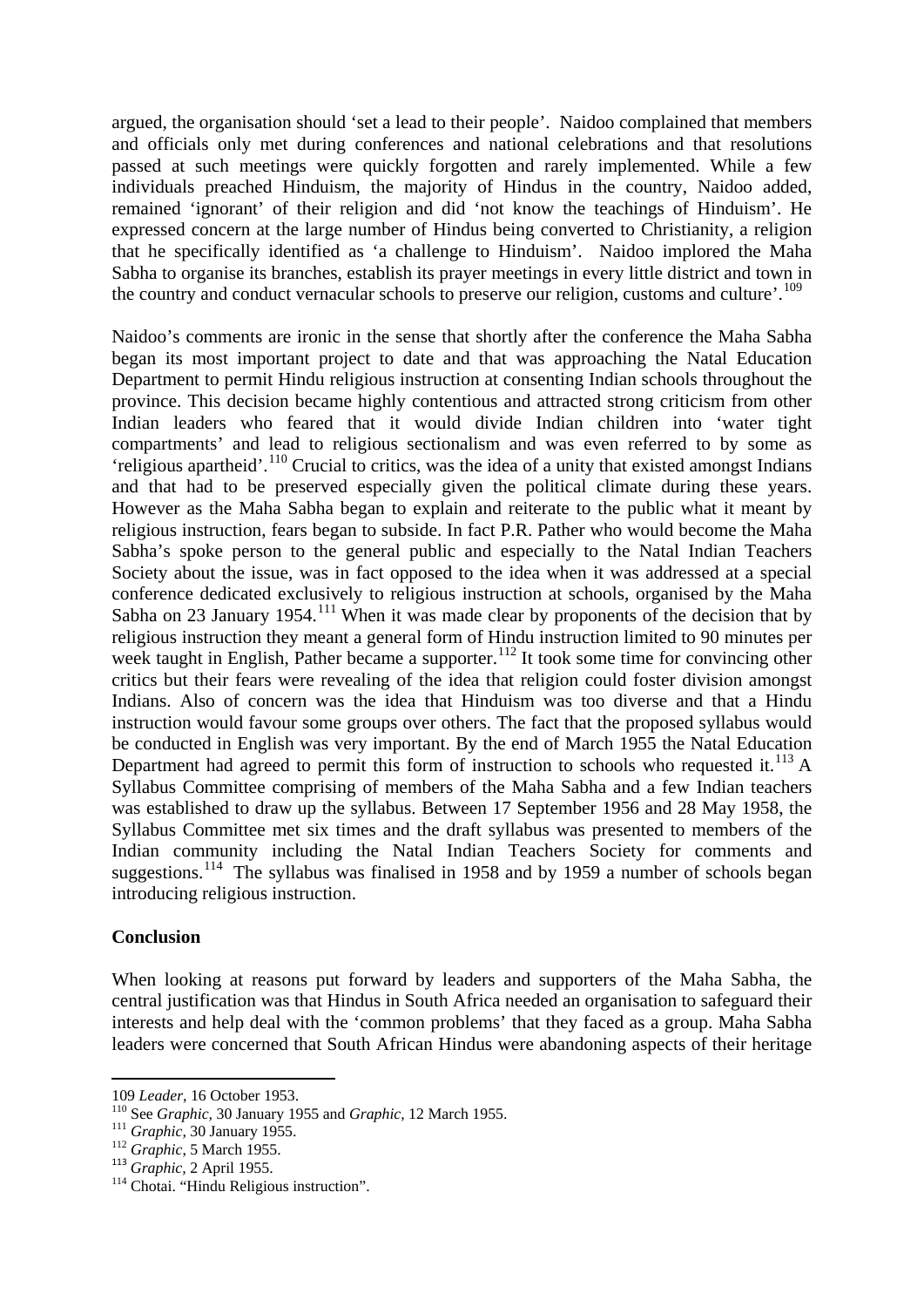and becoming receptive to the influence of Western culture and in some cases even converting to other religions. The fact that the first schools established for Indians in South Africa were Christian mission schools was a special concern. Reformist minded Hindus also believed that the emphasis on ritual Hinduism was leading to moral degeneration and disgrace of the Hindu community and they associated Sanathanist practices with alcoholism and gambling. <sup>[115](#page-17-0)</sup> While many individuals took it upon themselves to establish Hindu organisations to provide religious education, the leaders of the Maha Sabha believed that a central body would be better able to achieve this task.

A central body, proponents of the scheme hoped, would unite and coordinate the activities of existing parochial Hindu religious and cultural bodies so that Hindus could unite into a powerful force. This attempt to unite Hindus was undertaken by reformist minded Hindus who favoured a textual or philosophical version of Hinduism as opposed to the populist, ritual orientated Hinduism that the vast majority of South African Hindus practised. Office bearers of the Maha Sabha were mostly secular educated professionals or businessmen. With a few exceptions, D.G. Satyadeva being a good example, the Maha Sabha was led by teachers, lawyers, estate agents, clerks, interpreters, and other traders. In the early decades most of these leaders were migrants from either Mauritius or India, though a few leaders were descendents of indentured Indians. They showed a preference for the reformist version of Hinduism and sought to unite Hindus to ensure that this reformist Hindu message flourished, as they regarded the populist ritualistic Hinduism of the masses as an embarrassment and a relic of the past. The projects of the Maha Sabha were aimed at fostering pride and promoting Hindu consciousness. They sought to bring the activities of temples under their control, distribute religious tracts, start a journal which they hoped would show Hindus the 'correct' way to go about practising their religion, and educate the young through vernacular and religious education at school.

While the Maha Sabha was established in 1912 it was moribund for extended periods until the 1930s. The organisation usually received a fillip when an overseas missionary visited. The arrival of missionaries such as Professor Parmanand, Swami Shankaranand, Pandit Mehta Jaimini, Swami Adhyananda, Pandit Rishiram, and others inspired locals into action. Visiting missionaries were very popular and attracted large crowds wherever they lectured, but when these learned scholars departed, locals too seemed to disappear. Dr. N.P. Desai, who came to the helm in the 1940s, was probably the first South African-born leader to commit himself totally to the Maha Sabha and drive its agenda with passion and determination. It is significant that while he was involved in other religious, cultural, and educational organisations he was not involved in any particular political organisation, as many earlier leaders were.

Part of the explanation for the failure to sustain the activities of the Maha Sabha may, in fact, lie in the fact that many of the leaders involved in the Maha Sabha were also involved in political bodies and trades unions and were having to deal with the attempts of the state to repatriate Indians and segregate those who remained in South Africa, and generally treat Indians as second class citizens. This was taking place in a context where large numbers of Indians were afflicted by poverty. The likes of S.L. Singh and Bhawani Dayal were caught up in these struggles. On the other hand, influential leaders such as P.R. Pather and S.R. Naidoo were concerned about the repercussions of forming a national body exclusively for Hindus as they worked closely with Christians and Muslims in political organisations. These individuals

<span id="page-17-0"></span> $\overline{a}$ <sup>115</sup> *Indian Opinion,* 11 March 1955.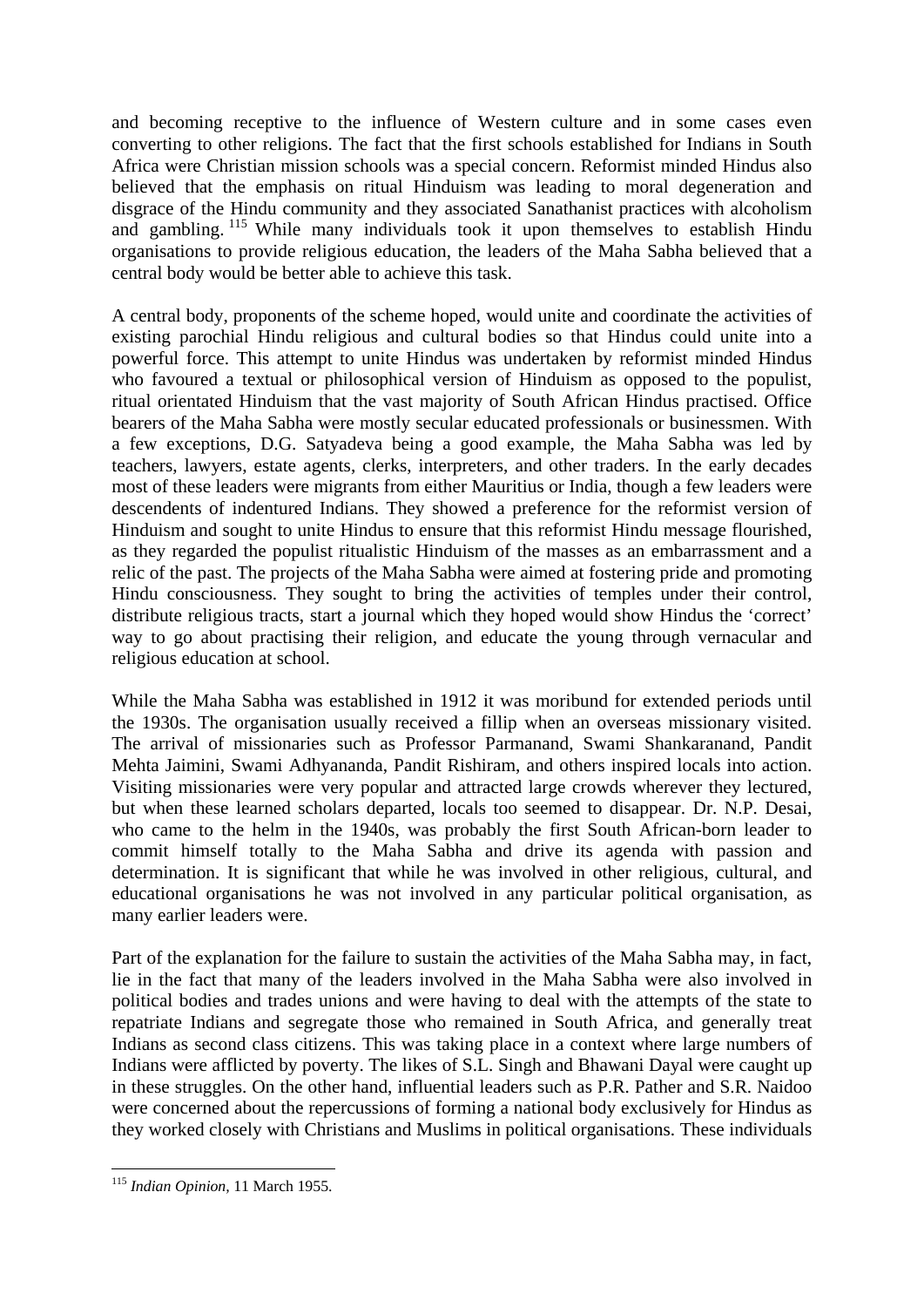belonged to parochial religious, cultural, and vernacular organisations where they did important work, but it was an overarching Hindu organisation that they were concerned with, because they believed that such an organisation could potentially create religious tensions between Hindus and other Indians.

The formation of the Maha Sabha in South Africa in 1912 was significant because it was the first Maha Sabha to be established outside of India. This was due entirely to the vision, energy and drive of Swami Shankaranand and the organisation faded after his departure in 1912. The Maha Sabha in South Africa was different to its counterparts in India and abroad. In British Guyana and Mauritius the Maha Sabha promoted an orthodox approach to Hinduism (Sanathanism) and provided an alternative to the Arya Samaj. [116](#page-18-0) In Guyana, Trinidad and Suriname, Maha Sabha's were also national organisations dominated by Sanathanists and were, additionally, political organisations 'which represented Hindus to non-Indian communities and government authorities'.<sup>[117](#page-18-1)</sup> The Fiji Maha Sabha, formed in 1926, was initially led by Arya Samajists*,* [118](#page-18-2) but in 1930 a faction that was unhappy with the organisation's Arya Samaj orientation, broke away. [119](#page-18-3) The Fiji Maha Sabha was also a political organisation and clashed with the Muslim League and Sanathan Dharma.<sup>[120](#page-18-4)</sup>

The Maha Sabha in South Africa differed from its counterparts in several respects. It was not a political force, it did not create serious tensions between Arya Samajists and followers of the Sanathan Dharma, nor did it create noticeable conflict between Muslims and Hindus. One possible explanation for the difference is that in South Africa Indians constituted an absolute minority, whereas in Fiji and Trinidad they constituted almost half the population, and in Mauritius, which lacked an indigenous population, Indians came to constitute an overwhelming majority, and were in a position to contest for political control. South Africa is also different from other colonies that received indentured labour because there were more migrants from South than North India. Both the Arya Samaj and Sanathan Dharma are North Indian movements and had more influence on Hindi-speaking Hindus. South Indian indentured migrants as a percentage of the total indentured population constituted 6.3 percent in Fiji, 31.9 percent in Mauritius, and 6.3 percent in British Guiana.<sup>[121](#page-18-5)</sup> In Natal, it was 67.9 percent.[122](#page-18-6) Another difference between South Africa and other Hindu communities is that whereas there were serious tensions between umbrella 'reformist' and 'orthodox' bodies, it was only in 1941 that a Shri Sanathan Dharma Sabha was established to unite Sanathanists in Natal. $12\overline{3}$ 

While the Maha Sabha as an organisation did not get involved in politics many of its members did do so in their individual capacities. In fact Bhawani Dayal, a fundamental figure in the history of Hinduism in South Africa in the first half of the twentieth century, expressed public dissatisfaction with the Maha Sabha in India because it could potentially generate religious tension, yet gave a speech in 1933 as president to the umbrella Arya Samaj body of Natal on the necessity of (re)establishing the Maha Sabha in South Africa. He was confident

<span id="page-18-0"></span><sup>&</sup>lt;sup>116</sup> Peter Van Der Veer and Steven Vertovec. 'Brahmanism Abroad: On Caribbean Hinduism as an Ethnic Religion' in *Ethnology*, 30: 2 (April, 1991), 160.

<span id="page-18-2"></span><span id="page-18-1"></span><sup>&</sup>lt;sup>117</sup> Van Der Veer and Vertovec. 'Brahmanism Abroad', 161.<br><sup>118</sup> Kelly. *A politics*, 5.<br><sup>119</sup> Kelly. *A politics*, 202.

<span id="page-18-5"></span><span id="page-18-4"></span><span id="page-18-3"></span><sup>&</sup>lt;sup>120</sup> Kelly. *A politics*, 90-91.<br><sup>121</sup> Brij V. Lal, 'The Indenture System' in B.V Lal. (ed). *The Encyclopedia of the Indian Diaspora* (Singapore: Editions Didier Millet, 2006), 46-52.

<span id="page-18-7"></span><span id="page-18-6"></span><sup>&</sup>lt;sup>122</sup> Lal, 'The Indenture System', 51.<br><sup>123</sup> Nowbath et al (eds). *Hindu Heritage*, 134.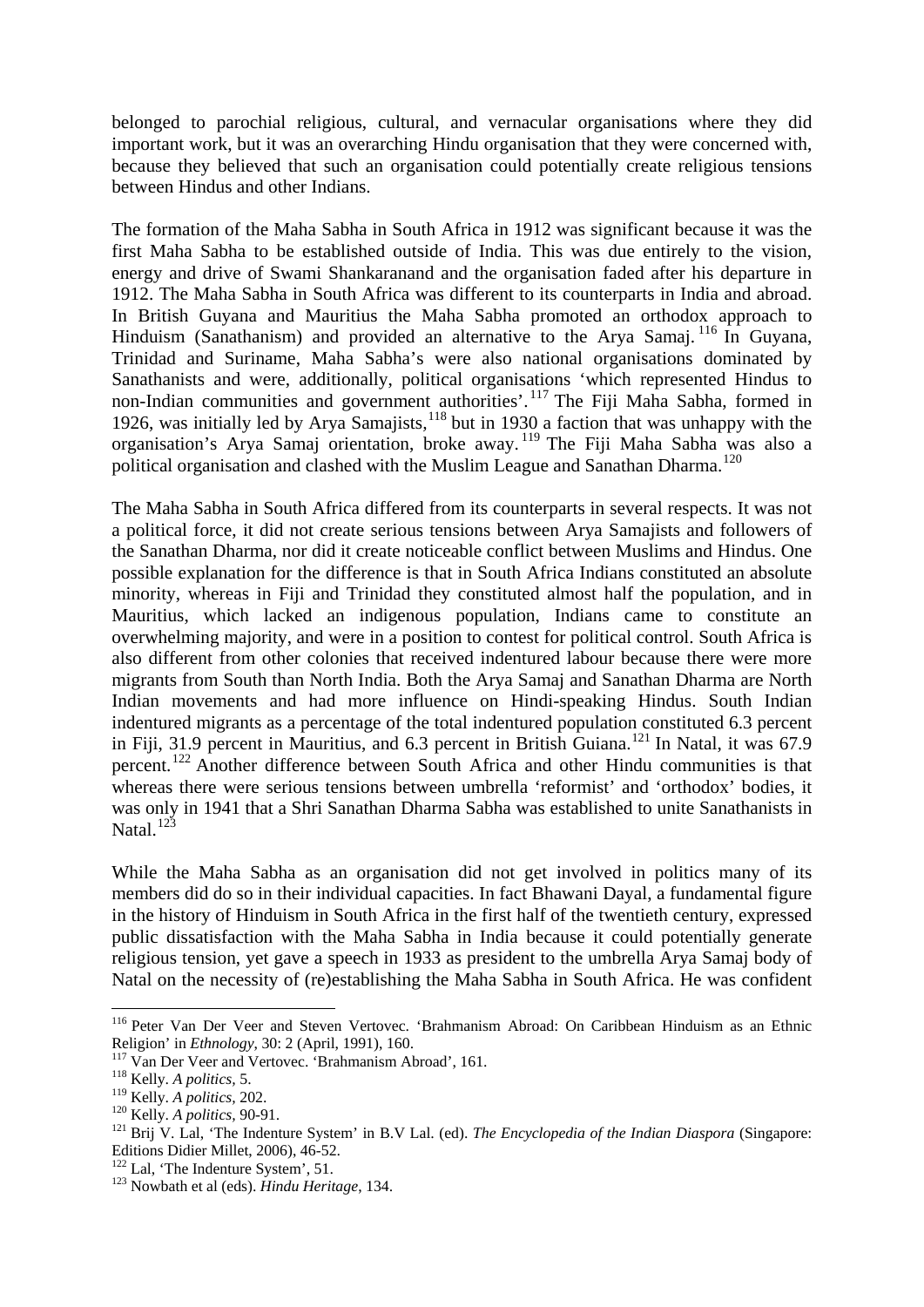that the tensions between Muslims and Hindus, so prevalent in India, would not be replicated in South Africa because a Maha Sabha in this country would stick purely to religious, cultural and welfare activities, and not get involved in politics, as was the case with other existing Hindu institutions in South Africa, because several political organisations already spoke for Indians. Dayal emphasised the fact that the context in South Africa was radically different to that in India.  $124$  Dayal wanted to unite Indians, on the one hand, but also unite Hindus specifically. He wanted to unite Indians so that they could collectively resist the discriminatory laws designed to oppress them, and his reason for uniting Hindus was that if they worked together they would be better able to preserve their cultural and religious heritage.

Indians in South Africa constituted a minority and there was little incentive for Hindus to form a political body that excluded Muslims and Christians. The work of Gandhi in promoting 'Indianness' is also important. While many individuals in the Maha Sabha were part of secular political associations they did not use the Maha Sabha as a platform to voice political differences. The biographies of various Maha Sabha leaders confirm that they were involved in a multitude of community organisations. [125](#page-19-1) This included secular political, welfare, sporting, and religious bodies. At no time did they use the Maha Sabha to voice political concerns. Throughout the turbulent years that would characterise the Indian political scene in South Africa, there is a glaring silence on these issues in the minutes of the Maha Sabha council meetings and conferences.

One of the major themes at virtually every Maha Sabha conference and meeting from the 1920s was that of conversion to Christianity. Kuppusami, for example, states that during the 1930s there was a sudden increase in the rate of conversion.<sup>[126](#page-19-2)</sup> While the issue of preventing conversion was emphasised by Swami Shankaranand, there was a new urgency amongst its leaders to combat this occurrence after the revival of the Maha Sabha in the 1940s. For Kuppusami, three factors led to increased conversion during the 1930s. These were the lack of spiritual knowledge imparted to Hindu children by parents, the persuasiveness of Christian missionaries, and a lack of collective counter-measures by Hindu spiritual leaders. <sup>[127](#page-19-3)</sup> Also important was the rapid urbanisation of many Indian families following the First World War.<sup>[128](#page-19-4)</sup> To what extent was the fear of Hindu conversion to Christianity a fact and to what extent it was a perception? Table 1 makes interesting reading in this regard for it shows that for the period from 1920 to 1960, Hindus as a proportion of the Indian population increased marginally, as did the Muslim and Christian components, at the expense of the category 'other'. Overall, there was no significant shift even though Maha Sabha leaders felt that this was the case.

### **Table 1 Religious compositions of Asians in South Africa**[129](#page-19-5)

|           | 1921           | 1951             | <b>1960</b>     |
|-----------|----------------|------------------|-----------------|
|           | %<br>Pop.      | Pop. $\%$        | Pop. $\%$       |
| Hindu     | 109,163(65.86) | 246, 234 (67.15) | 327,783 (68.58) |
| Muslim    | 26,917 (16.24) | 78,787 (21.48)   | 99,068 (20.72)  |
| Christian | 8,716 (5.25)   | 22,883 (6.24)    | 36,620 (7.66)   |

<sup>&</sup>lt;sup>124</sup> APS Conference paper 1933.

<span id="page-19-2"></span><span id="page-19-1"></span><span id="page-19-0"></span><sup>&</sup>lt;sup>125</sup> Gopalan, 'Caste, Class and Community'.<br><sup>126</sup> Kuppusami. *Religions*, *Customs*, 147.

<span id="page-19-3"></span><sup>&</sup>lt;sup>127</sup> Kuppusami. *Religions, Customs*, 147.<br><sup>128</sup> See Freund. *Insiders and Outsiders*, 29-49.

<span id="page-19-5"></span><span id="page-19-4"></span><sup>&</sup>lt;sup>129</sup> The figures include approximately 8000 Chinese.